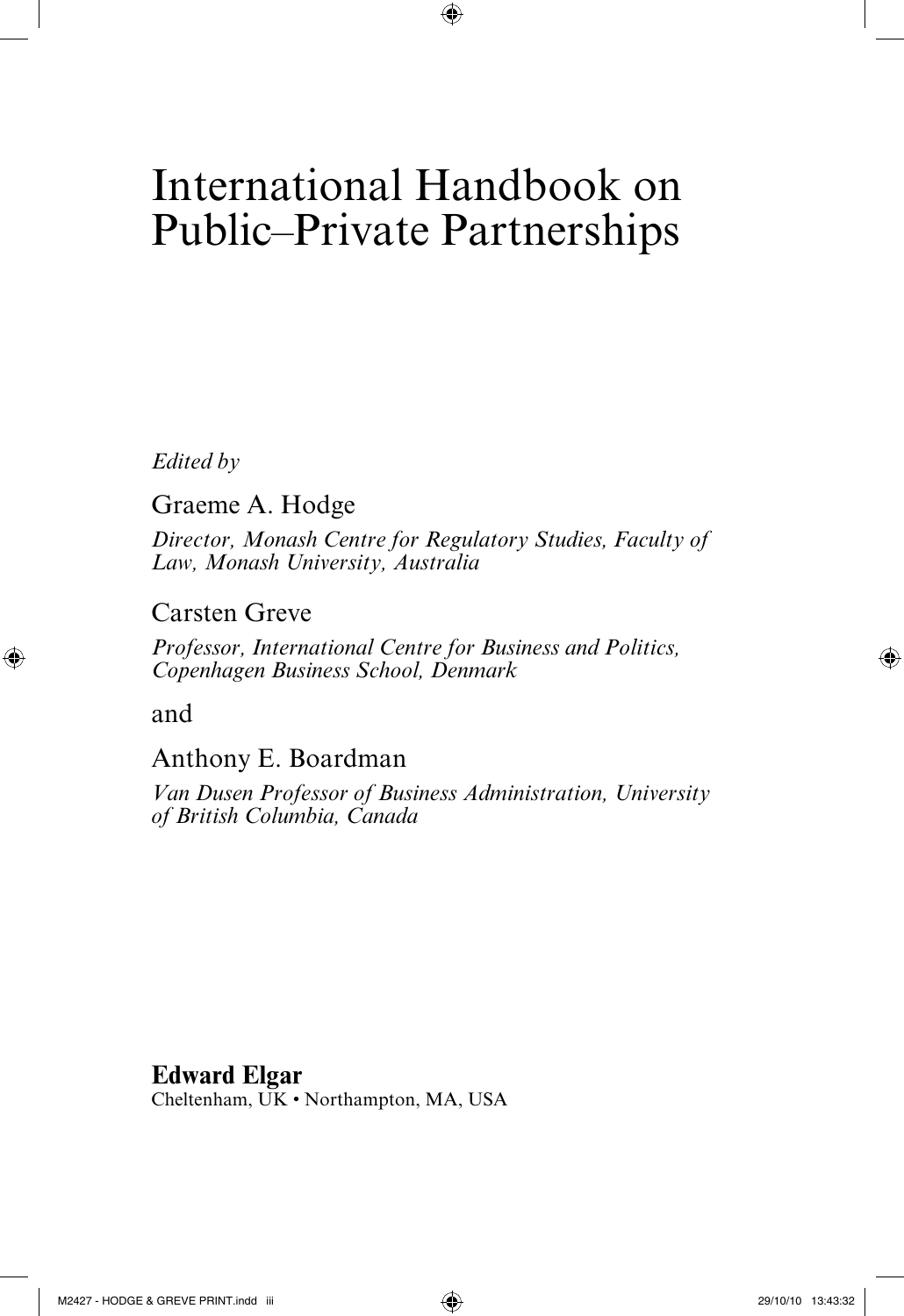© Graeme A. Hodge, Carsten Greve and Anthony E. Boardman 2010

All rights reserved. No part of this publication may be reproduced, stored in a retrieval system or transmitted in any form or by any means, electronic, mechanical or photocopying, recording, or otherwise without the prior permission of the publisher.

Published by Edward Elgar Publishing Limited The Lypiatts 15 Lansdown Road Cheltenham Glos GL50 2JA UK

Edward Elgar Publishing, Inc. William Pratt House 9 Dewey Court Northampton Massachusetts 01060 **USA** 

A catalogue record for this book is available from the British Library

Library of Congress Control Number: 2010925942



ISBN 978 1 84844 356 3 (cased)

Typeset by Servis Filmsetting Ltd, Stockport, Cheshire Printed and bound by MPG Books Group, UK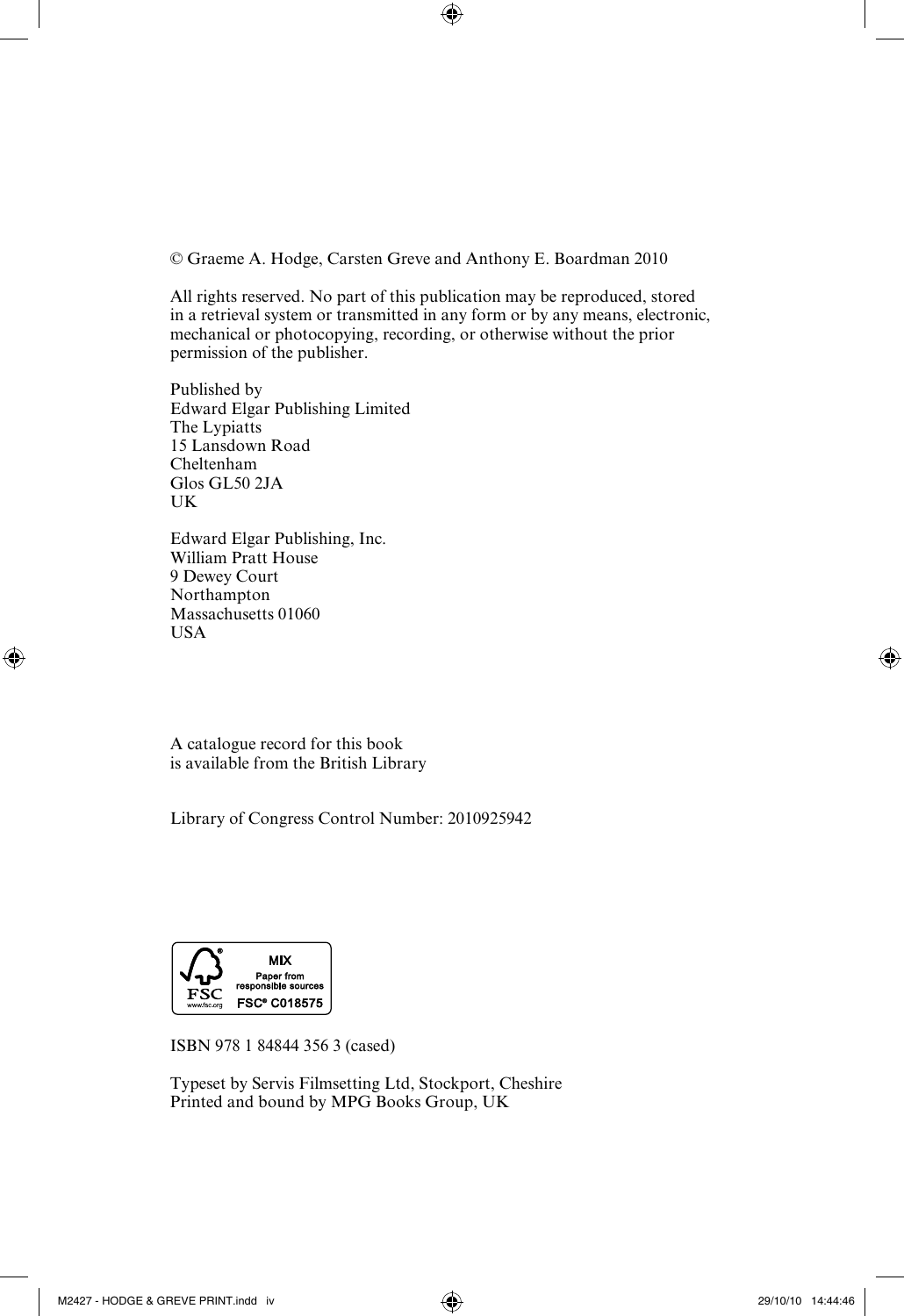## 11 Accounting for PPPs in a converging world<sup>1</sup> *David Heald and George Georgiou*

#### **Why does PPP accounting matter?**

Accounting academics often focus on the tension between setting accounting standards on the basis of 'principles' (high- level statements and aspirations) and 'rules' (prescriptions about how to do it). Principles are difficult to state in unambiguous language, whereas the precision of rules invites sophisticated ploys to circumvent their intention. The best way to grasp the essence of technical debates about PPP accounting is to recognize two key points:

- Mapping economic reality, whether in terms of the financial reporting of entities or the compilation of national accounts, requires the drawing of lines (i.e. distinctions), the location of which may substantially affect reported data.
- $\bullet$  There is a gulf between the high-mindedness that officially surrounds the promulgation of accounting standards and the incentives of various actors to game the standards, at both the formulation and implementation stages.

Whereas few people know the detail of financial reporting or national accounts standards, far more understand the notions of seeking the best deal available and of gaming the rules. 'Arbitrage' in financial markets involves taking advantage of price differentials between markets, thus improving market efficiency and liquidity. In contrast, the 2008 global financial crisis has highlighted the effects of non-market forms of arbitrage:

In the past, authorities around the world have tended to be tolerant of the proliferation of complex legal structures designed to maximise regulatory and tax arbitrage . . . Now we may have to demand clarity of legal structure. (Lord Adair Turner, Chairman of the UK Financial Services Authority, quoted by Giles et al*.* 2009)

'Venue shopping' is the term established by Mazey and Richardson (2006) in relation to multi- venued and multi- tiered regulation within the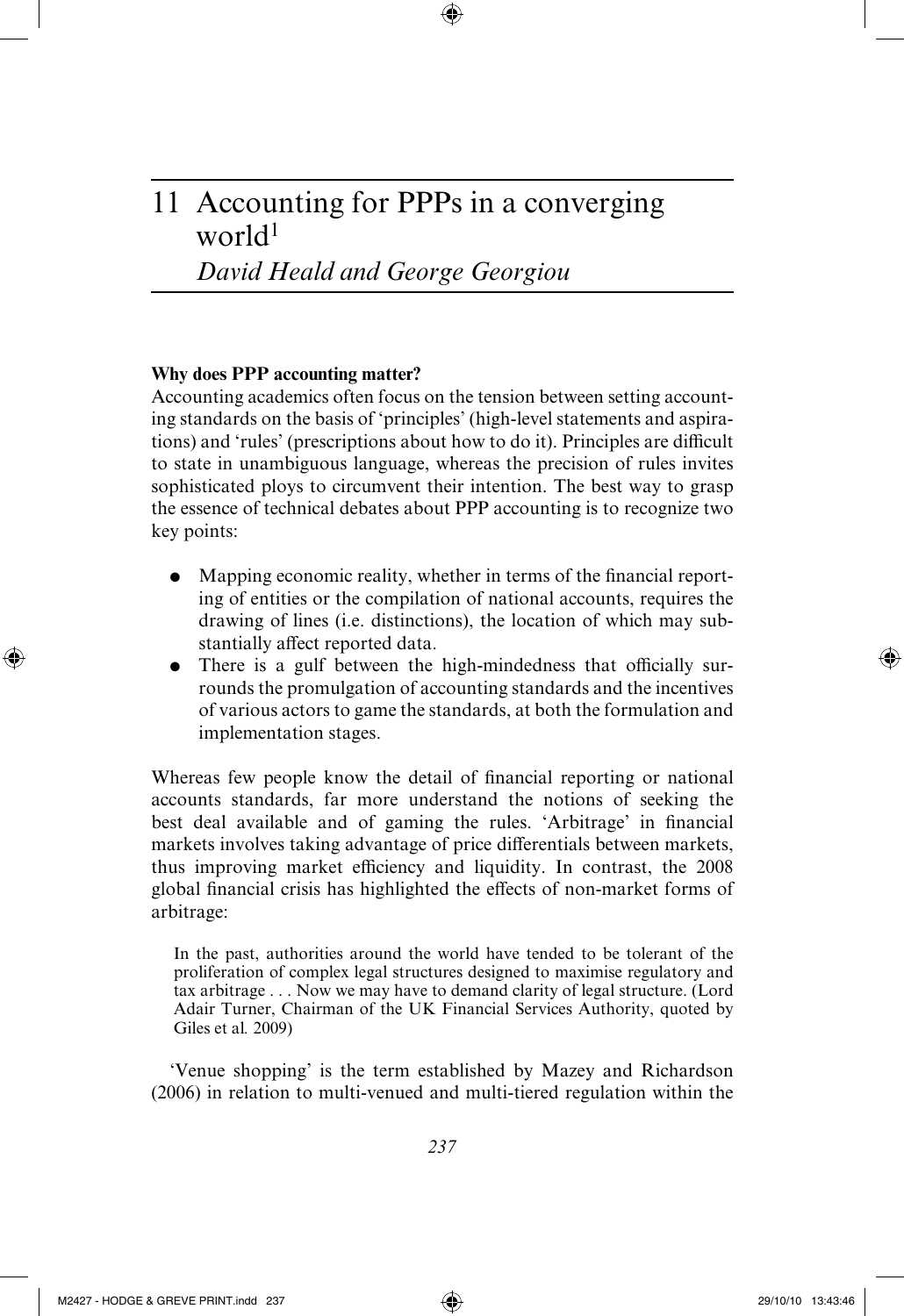European Union (EU). Those involved take the battle to that venue/ jurisdiction (courts, regulatory system) where they have the best chance of winning. Arbitrage, when used in this broader sense, and venue shopping are almost synonyms, with wide applicability. For example, London has the reputation of being the divorce, bankruptcy and libel capital of the world, attracting litigants who have negligible connection with the UK.

PPP accounting is fundamentally important for a number of reasons:

- PPP accounting damages fiscal transparency when the assets that should have a counterpart in public debt are missing from the balance sheets of public sector clients. Various arguments are mounted in defence of such arrangements, ranging from denial that any public liability has been created to claims to be 'doing good by stealth' by securing assets for public service provision that would have been denied by 'irrational constraints'. Arguments about 'doing good by stealth', though tempting to those down the power chain, should always be regarded with suspicion as such devices erode accountability mechanisms.
- $\bullet$  PPP accounting may generate hidden fiscal risks, as when the extent of government indebtedness is concealed. This would happen under cash accounting, as it would under accruals accounting whenever PPPs are artificially kept off the government's balance sheet. The IMF has frequently expressed concern about the fiscal risks associated with PPPs, particularly in relation to Eastern Europe and developing countries (Akitoby et al., 2007; Schwartz et al., 2008).
- PPP accounting can lead to distorted decision-making on public investment, at large resource cost, when the underlying criterion for project acceptance is balance- sheet treatment, not an assessment of best value for money (VfM). Not only might the project appraisal be manipulated, but also the project might be inefficiently designed so that a particular accounting treatment can be secured. Moreover, the widespread view that the accounting is manipulated will damage the credibility even of *bona fide* assessments of PPP versus the public sector comparator (PSC).<sup>2</sup>

Outside the scope of this chapter is whether PPPs offer better VfM than conventional procurement, a quite separate question from that of accounting treatment (Heald, 2003). These two issues are often run together, sometimes intentionally. It is important to emphasize that one can be critical of PPP accounting practice, yet be positive, neutral or negative on the VfM question.

The structure of this chapter is as follows. The second section notes that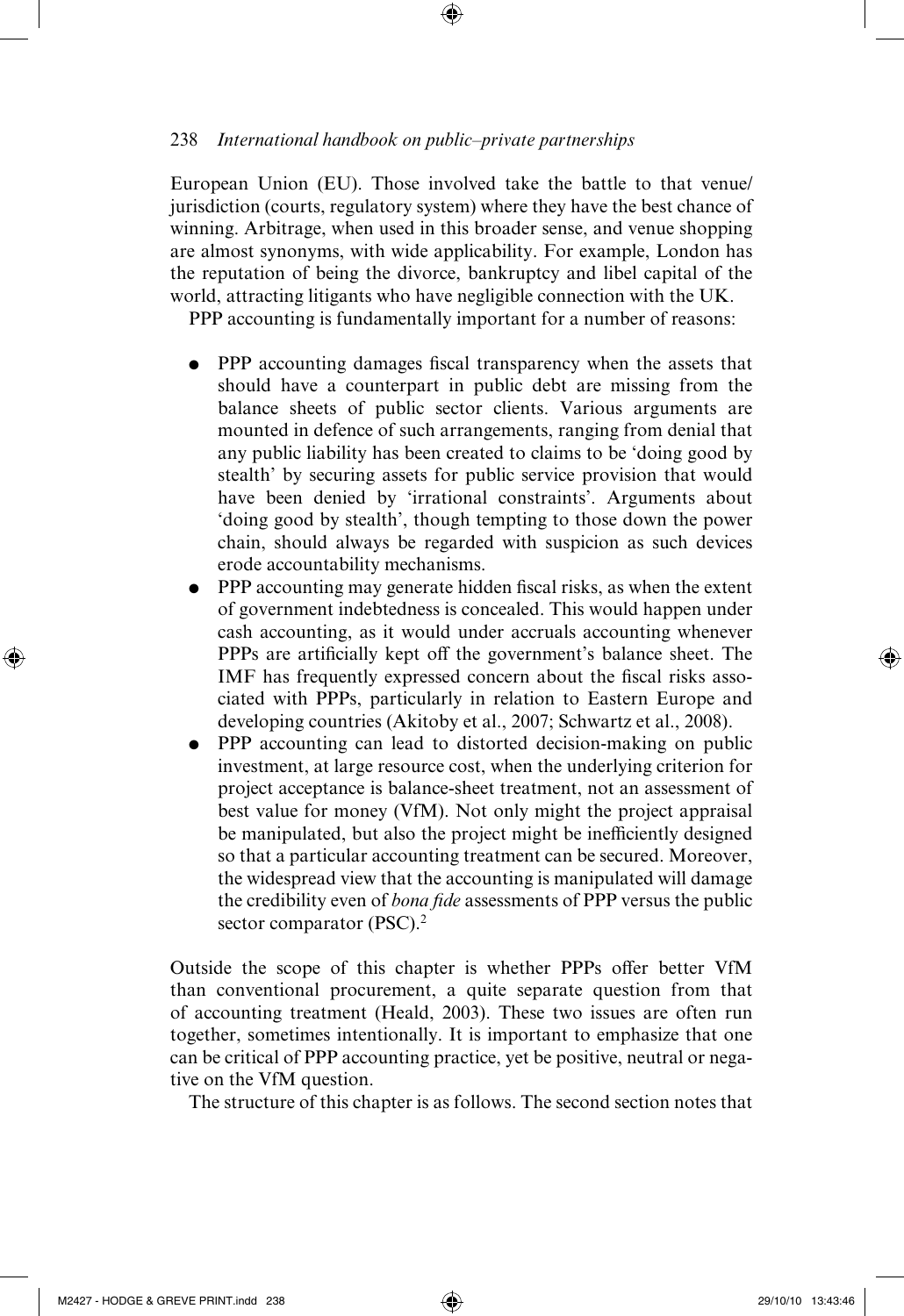the term 'public–private partnerships' may be attached in different contexts and countries to substantively different economic relationships. The scope of this discussion is therefore specified. The third section considers the regulation of PPP accounting, both for purposes of financial reporting and for national accounts. It establishes that there has been inadequate enforcement of standards, in large part because of the availability of arbitrage opportunities. These have allowed the exercise of choice between accounting standards/guidance on the basis of which yielded the desired accounting treatment. This parallels venue shopping between the courts of different jurisdictions.

The fourth section discusses 'risks and rewards' as the criterion for determining the balance-sheet treatment, both for financial reporting and for national accounts. The accounting principles developed for lease accounting have been applied for financial reporting and for national accounts, though leading to markedly different treatments. Then the fifth section examines the adoption of the 'control' approach to PPP accounting, which has been propelled by the globalization of private sector financial reporting, with public sector financial reporting following. Although there is substantial convergence in financial reporting, both between public and private sectors and across countries, this introduces greater distance from national accounts, which will remain on the risks and rewards criterion. This creates new arbitrage opportunities, this time between financial reporting treatment and national accounts treatment; the latter is used for fiscal surveillance and for assessing country compliance with international obligations, such as those of EU countries under the Stability and Growth Pact.

Whereas the fourth and fifth sections focus on balance-sheet treatments, the sixth section examines the charges to the income statement in cases of both on- and off-balance-sheet treatment. Finally, the last section draws conclusions on PPP accounting, relevant to the concerns of public policy academics and PPP practitioners.

#### **Service concession arrangements**

Definitional matters are extremely important for two reasons. First, the terminology in which public policy initiatives are described can influence their reception. The emphasis can be placed on the 'public' (delivering public services), or on the 'private' (emphasizing the role of the private sector in public services which would not (yet) be privatized). 'Partnership' is an imprecise term, which in part accounts for its popularity. Second, the contracts that attract the label of PPP cover a wide range of commercial relationships. These include full privatization (i.e. complete transfer of the entity to the private sector), joint ventures and conventional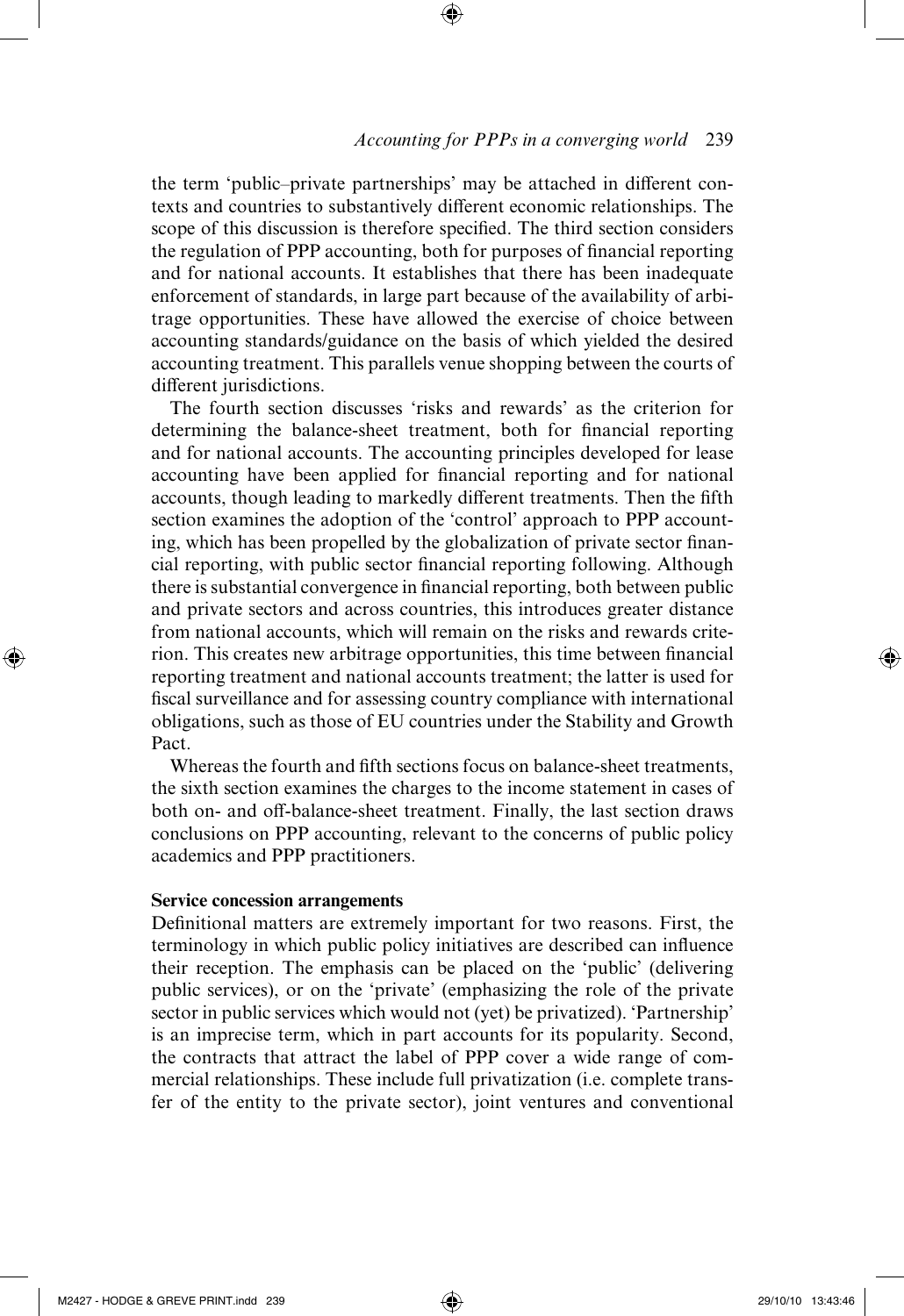subcontracting. Such arrangements are outside the scope of this chapter, which focuses on commercial arrangements involving fixed assets used by the private sector in the supply of public services.

Although a wide range of specific arrangements can be devised, the principal arrangements can be illustrated by examples:

- 1. A government entity leases a photocopier from a specialist supplier.
- 2. A government entity leases its headquarters building from a property company.
- 3a. A government entity grants a service concession to a private sector operator to design, build and operate a prison and, at the end of the concession period, transfer the prison to the government entity.
- 3b. As in 3a, except that, at the end of the concession period, the prison remains the property of the operator.
- 4a. A government grants a service concession to a private sector operator to design, build and operate a bridge over a major river crossing, with all costs being covered by user tolls, and, at the end of the concession period, the bridge reverts to the government.
- 4b. As in 4a, except that, at the end of the concession period, the bridge remains the property of the concessionee.

These illustrative cases highlight the key characteristics relevant to accounting treatment:

- (a) Is the commercial arrangement necessarily between a public sector client and a private sector operator?
- (b) Does it necessarily involve the provision of 'infrastructure' or of a 'public service'?
- (c) Does it necessarily involve the supply of services to the public or can it involve intermediate outputs (e.g. administrative offices or computing systems) that are part of the production process of public services?
- (d) Are other services (e.g. facilities management) bundled with the supply of the services from the fixed assets?
- (e) Do the costs of provision fall on the public budget or are these met by the operator having the conditional right to charge service users?
- $(f)$  Do the fixed assets revert to the public sector client at the end of the concession period and, if so, does this occur at a zero or positive price?

An important question is whether the PPP is a service concession or a lease, although there is not necessarily a clear dividing line. Bundling of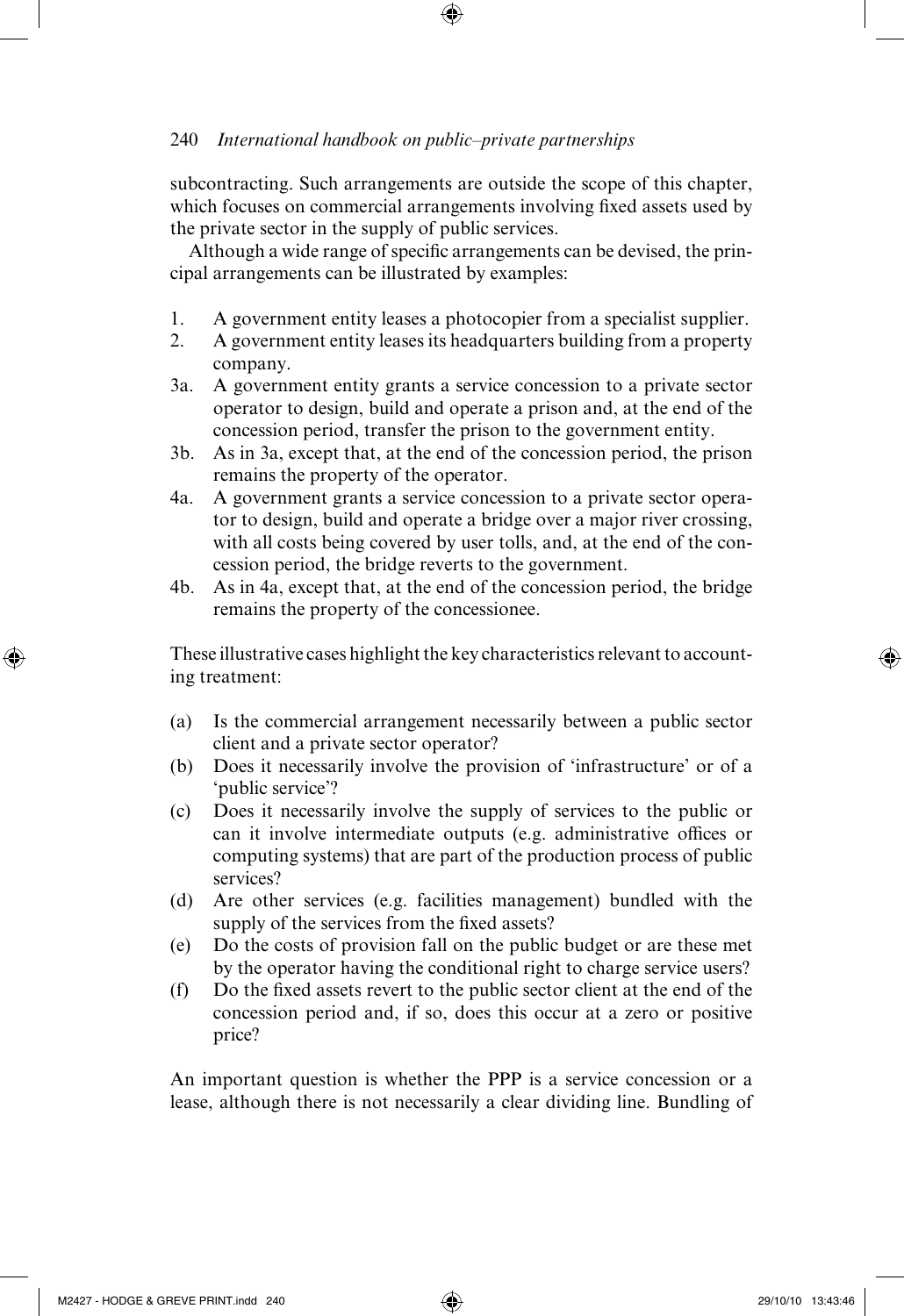other services, the supply of infrastructure or public services, and a contract life considerably shorter than the asset life, often indicate that this may be a service concession rather than a lease.

#### **Regulation and enforcement of PPP accounting**

The problems that have arisen with PPP accounting are not essentially technical ones, but relate to (a) contested regulatory space, and (b) weak enforcement of relevant standards. Nevertheless, some of the detail is intricate and what follows is condensed as far as is practicable.3 The objective in this section is to provide an accessible overview, before considering the more technical material in the fourth to sixth sections.

#### *Two systems of accounting*

There are two parallel systems of accounting that must accommodate PPP schemes: financial reporting and national accounting. The former is largely the preserve of accountants belonging to recognized accountancy institutes. The latter is the preserve of a different epistemic community. that of economic statisticians who mostly work in national statistical institutes or in international/supranational agencies such as Eurostat, the IMF and the OECD. There is limited career overlap between these two communities.

*Government financial reporting* Government financial reporting has traditionally been done on a cash basis, with detailed rules and procedures usually being the responsibility of finance ministries. Under cash accounting, government entities have no balance sheet, so that aspect of PPP treatment is irrelevant. The governance of financial reporting is likely to change when governments move from cash accounting to accruals, a conversion that may take many years to cover the whole of the public sector. Essentially, there are two options. The government could sign up to private sector standards, thereby giving leadership to the private sector accounting regulator. This has been the approach in Australia and New Zealand, where there has been strong commitment to sector neutral accounting. The UK left primary responsibility with the Treasury, although the Financial Reporting Advisory Board (FRAB) has had an influential role and has been philosophically committed to minimizing adaptations from UK GAAP (Generally Accepted Accounting Practice) (2001–02 to 2008–09) and from IFRS (International Financial Reporting Standards) (2009–10 onwards). In contrast, the Government Accounting Standards Board (GASB) was established in 1984, with a remit restricted to US state and local governments. This has reinforced the separation of private sector accounting (Financial Accounting Standards Board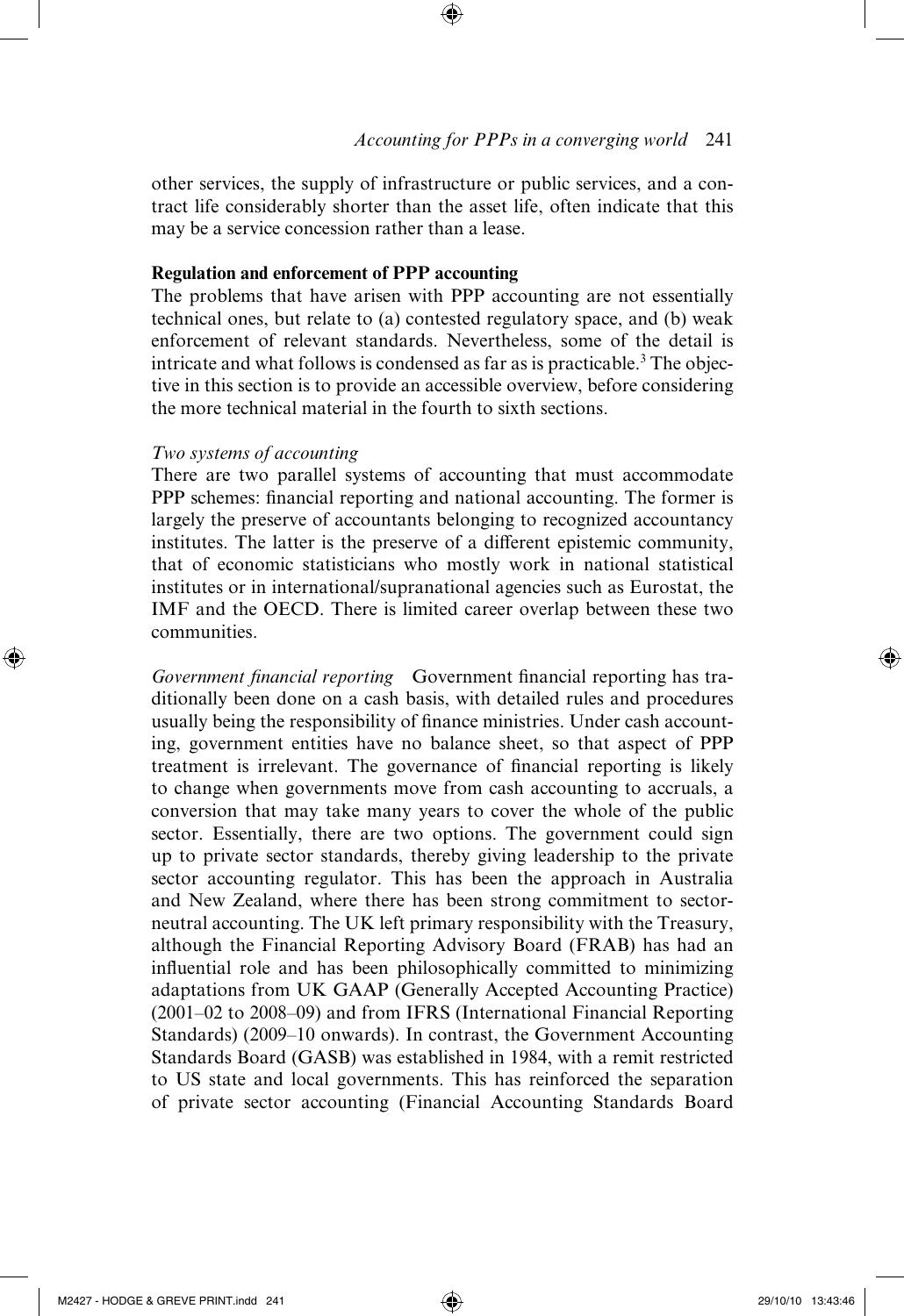(FASB)) and public sector accounting (Federal Accounting Standards Advisory Board (FASAB) and GASB) in the USA.

The Accounting Standards Board (ASB), the UK private sector accounting regulator, and the Treasury clashed on how PPP schemes should be accounted for under UK GAAP (Broadbent and Laughlin, 2002; Hodges and Mellett, 2002). Heald and Georgiou (2009) demonstrated that there were huge variations across functional areas of UK government as to whether PPPs were on or off balance sheet under UK GAAP. They attributed this not to objective differences between PPPs but to the expenditure control and audit arrangements. Whereas the National Audit Office (the UK's supreme audit institution which audits central government) was insistent on implementation of ASB's (1998) FRS 5A, the appointed auditors of the Audit Commission (both direct employees and private subcontractors) were willing to accept recourse to Treasury Technical Note 1 (Revised) (TTN1R) (Treasury Taskforce, 1999a). This was supposedly an interpretation of FRS 5A but in practice acquired the influence of a competitor standard.

The exposition so far emphasizes the national jurisdiction. However, private sector accounting regulation has shifted dramatically to the global arena, with there now being only two first-tier regulators: the International Accounting Standards Board (IASB) and FASB. In principle there will be convergence on uniform global standards for the private sector, but that is a path strewn with difficulties outside the scope of this chapter. What is striking in terms of public sector accounting is the emerging influence of the International Public Sector Accounting Standards Board (IPSASB). Whereas at national level it is possible to conceptualize accounting regulation as a task delegated by the state to a private body, there is no world government to legitimize delegation at the global level.

The IPSASB was formerly the Public Sector Committee of the International Federation of Accountants, itself the international association of professional accountancy institutes that have increasingly been sidelined from accounting regulation in their own jurisdictions. The IPSASB has sought to derive legitimacy not only from due process in standards development but also from its engagement with the IMF and the World Bank. Its emergence creates potential difficulties for those countries that self- consciously see their own public sector accounting as being aligned to best private sector practice (now IFRS). Such countries may be uncomfortable with the intrusion of a separate standard- setter, which might develop standards diverging from best private sector practice, or whose adoption of IASB- derived standards lags adoption by the private sector. Moreover, government finances are always close to politics, and finance ministries may be reluctant to relinquish power to standard-setters of uncertain capacity, legitimacy and authority.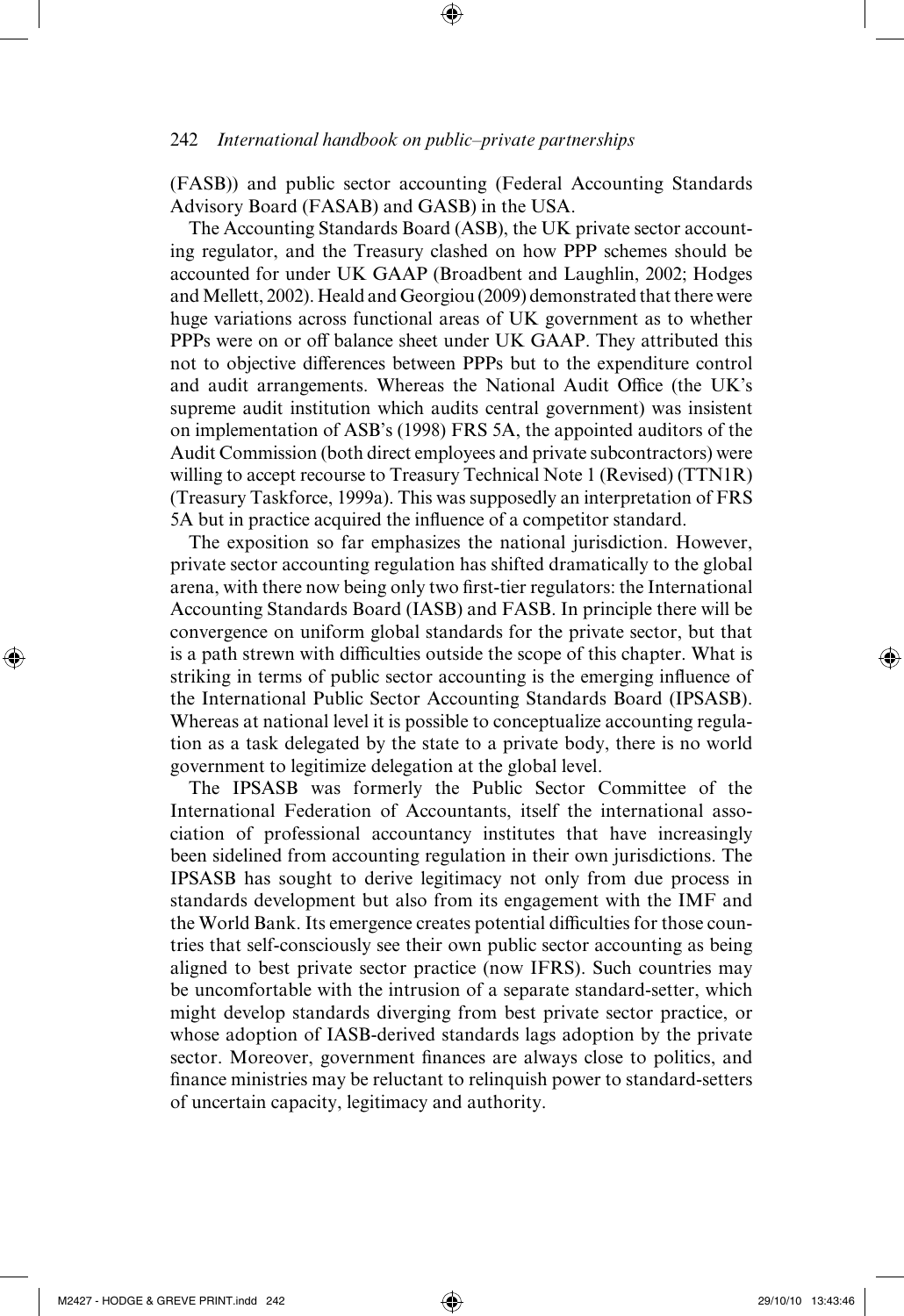*National accounts* In terms of national accounts, the key issue is whether there is a calculation of imputed debt when PPPs are used rather than conventional procurement. In this way, published deficit and debt figures are affected by how the national accounting is done. The key source is the System of National Accounts (SNA) 93 (United Nations Statistical Division, 1993), which is interpreted for EU countries by the European System of Accounts (ESA) 95 (Eurostat, 1995).4

ESA 95 adopts the risks and rewards approach towards determining the national accounts treatment of both leases and PPPs. Further guidance on PPPs was provided in Eurostat (2004). A sequence of events analogous to what happened to UK government financial reporting can be observed. Eurostat (2004) purported to be an interpretation of ESA 95, but substantively changed it. For an asset to be off the balance sheet of the public sector client, the following two conditions must be met:

- 1. Construction risk has to be transferred to the private sector operator.
- 2. *Either* availability risk (covering volume and quality of output) *or* demand risk has to be transferred to the private sector operator.

Most UK PPPs aim to transfer construction risk. Moreover, availability risk (e.g. the hospital facilities are not fully operational on a particular date) can generally be assumed to be lower than demand risk (i.e. demand for the facilities is lower than available capacity). Accordingly, the Eurostat criterion simplifies to the transfer of both construction risk and availability risk. There is insufficient evidence in the public domain to determine whether this weak test was knowingly designed to allow off balance- sheet treatment or was an unintentional outcome.

On this basis, it can be argued that most UK PPPs should not be on the public sector balance sheet for national accounts purposes. However, this immediately raises the issue that, unlike financial reporting where the accounts of the client and operator have no formal connection, the accounts of sectors in the national accounts must articulate. In the financial statements of the operator, whether prepared under UK GAAP (contract debtor accounting) or under IFRS (IFRIC 12) (Austin, 2009), the PPP will not be on the balance sheet as property, plant and equipment. Moreover, the Office for National Statistics (ONS) is unlikely to have the information necessary to make appropriate adjustments to the account of the non-financial corporations sector to offset any exclusion of PPP assets from the account of general government.<sup>5</sup> For the foreseeable future – and cycles of national accounts revisions are long – the national accounts test will remain one of risks and rewards.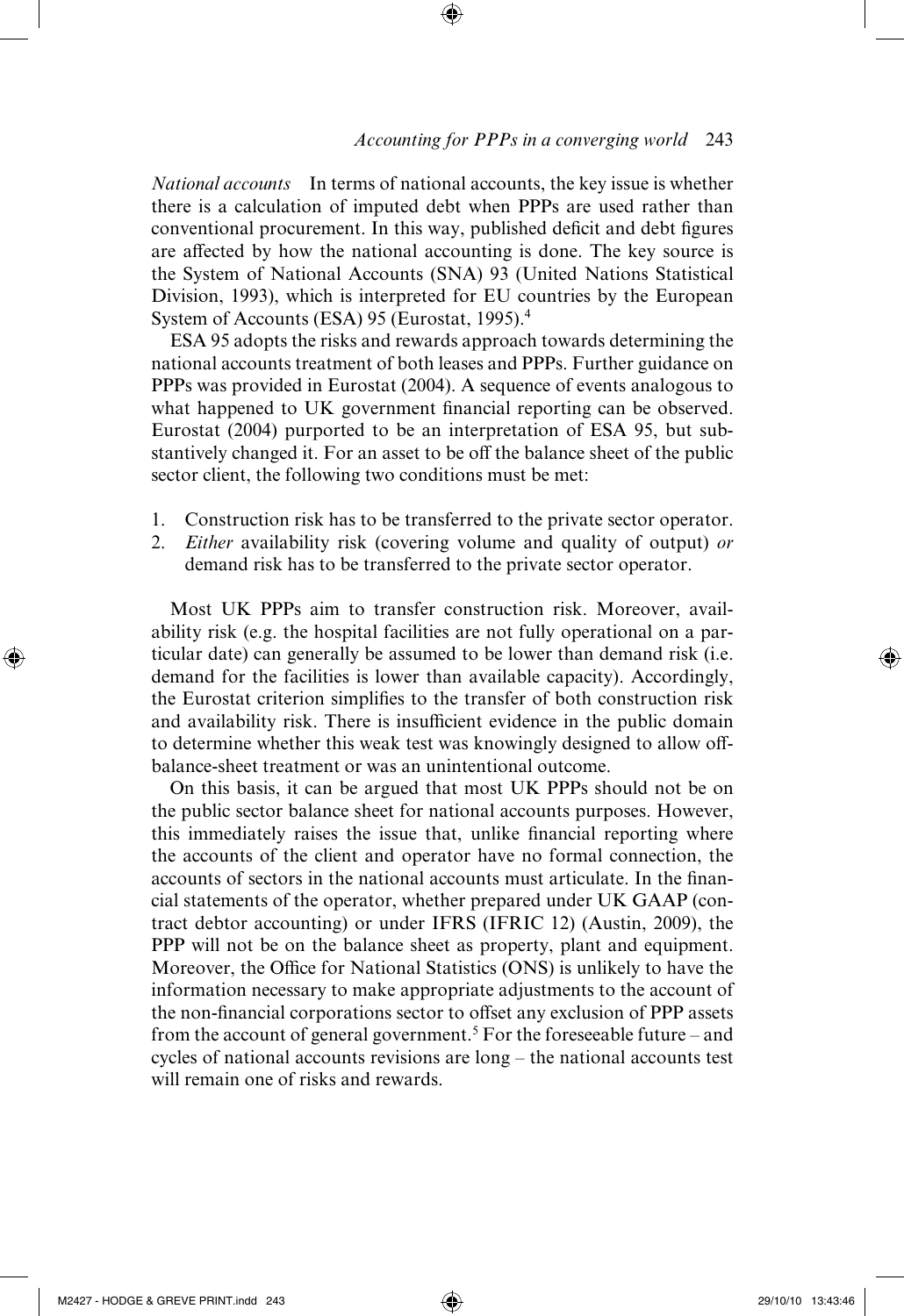#### 244 *International handbook on public–private partnerships*

#### *Lack of enforcement mechanisms*

Setting standards does not mean that they are applied. A fundamental element of effective accounting regulation is enforcement. There is no point in having pristine standards if there is no implementation or enforcement capacity. In some developing countries the problem might well be a lack of accounting capacity, but elsewhere it is a regulatory issue.

The problem in the UK has been the lack of enforcement mechanisms with regard to financial reporting. Over the period  $2001-02$  to  $2007-08$ , during which FRS 5A and TTN1R both existed, there was regulatory arbitrage, using the weak standard (TTN1R) to undermine the strong standard (FRS 5A). $6$  The arbitrage opportunity was to follow TTN1R rather than FRS 5A, thereby securing off-balance-sheet treatment in a context where public expenditure controls would have prevented an onbalance- sheet project. Provided that the relevant auditors did not qualify the accounts of public sector bodies on the grounds of PPP accounting, there was no enforcement mechanism. There was nowhere to complain about 'orphan' (off-off) assets. Whatever the original circumstances that created this arbitrage opportunity, the Treasury could – if it had so wished – have closed it down by withdrawing TTN1R. In contrast, with regard to UK private sector accounts, the Financial Reporting Review Panel has the right to call in company accounts, irrespective of the audit opinion, if it considers that there has been a breach of accounting standards. An order to rectify can be made where deemed appropriate.

Enforcement with regard to national accounts takes place within a different institutional context. Savage's (2005) analysis of the role of Eurostat in the run- up to the launch of the euro depicted the highly political context within which it operates. Given the laxness of Eurostat (2004), vigorous enforcement would, in the case of the UK, paradoxically lead to ONS putting fewer assets and associated debt on the UK government balance sheet.

#### **Risks and rewards as the criterion for PPP accounting**

Risks and rewards is the criterion governing the treatment of leases, both for financial reporting and national accounts. Standard-setters require capitalization as an asset by the entity that bears substantially all of the risks and rewards associated with ownership, as captured by the estimated variability in profits attributable to that asset. The risks and rewards approach was extended to service concessions in the 1990s.

This analysis proceeds on the assumption that the context is accruals accounting in relevant government entities. Whether a lease or a service concession, the central accounting issue is whether the cost to the government of a PPP arrangement should be treated on an annual basis as a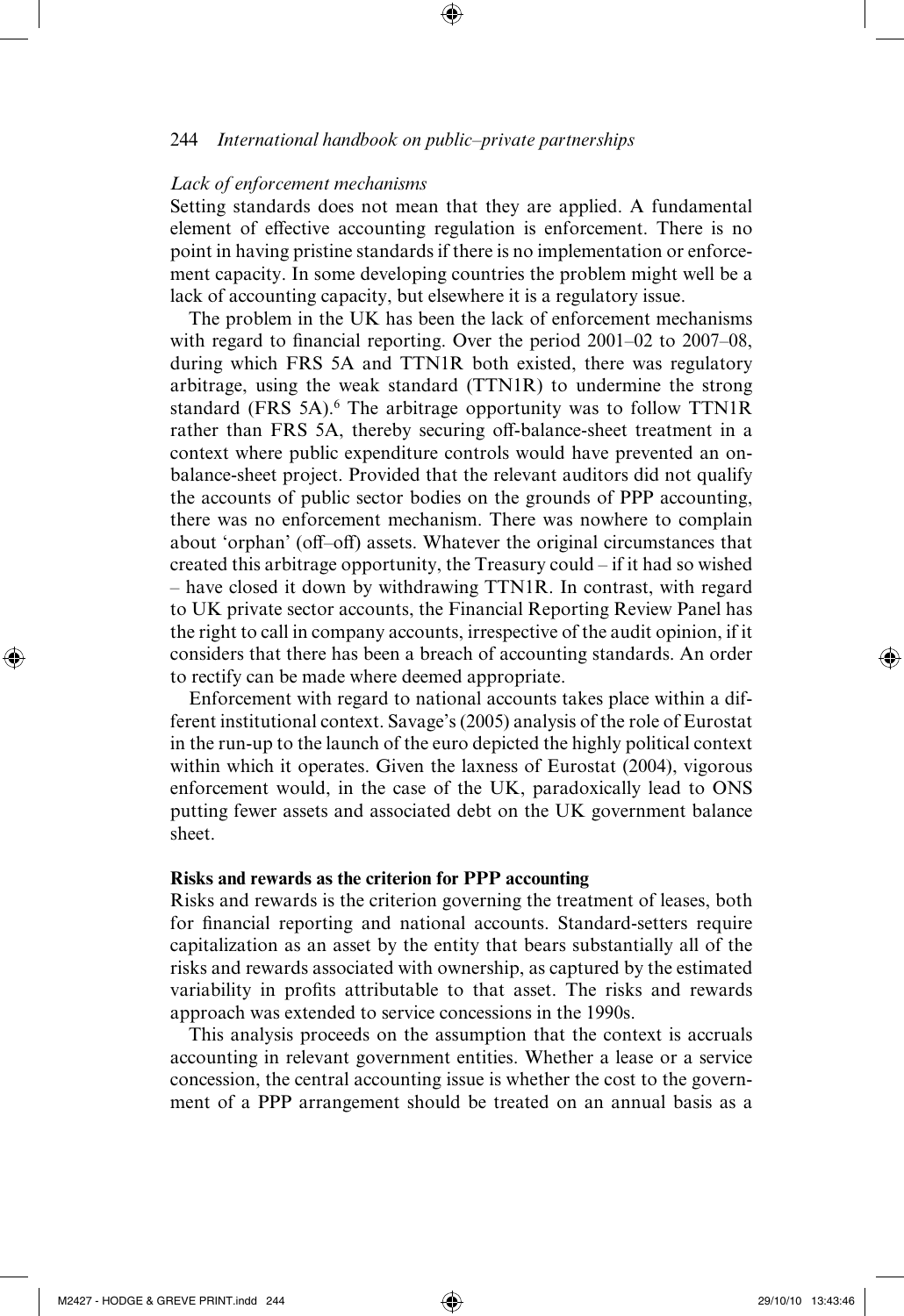government outgoing (as it definitely would be under cash accounting), or whether the long-term nature of this relationship with the private sector requires accounting recognition because government assets and liabilities have been created. These issues are important because commercial arrangements of this type can substitute for traditional procurement of photocopiers, headquarters buildings, prisons and toll bridges. In terms of the rationale of accounting treatment, whether the commercial arrangement is a lease or a service concession must be determined. However, the substantive accounting treatment will not necessarily differ.<sup>7</sup>

Lease accounting has been a highly unsatisfactory part of national GAAPs. The UK standard SSAP 21 (ASC, 1984) and IFRS's IAS 17 (IASB, 2003b) both provide for a distinction between an operating lease (the photocopier payments should be expensed annually as payment is made) and a finance lease (the office building should be capitalized as a fixed asset, subject to meeting certain tests regarding the allocation of risks and rewards, with an offsetting liability on the balance sheet). The UK standard, but not IAS 17, contains quantitative tests, which have long been known to be manipulated to justify treatment as an operating lease.<sup>8</sup> The IASB aims to develop a new leasing standard and to remove the operating lease option (IASB, 2010).

Given that the efficiency drivers behind PPPs are widely believed to be located in the transfer of risk from the public sector client to the private sector operator, there is logic in aligning the accounting treatment with the efficiency-enhancing mechanism. The economic case developed to justify PPPs emphasized the decomposition of total project risks, on the basis that the PPP should not transfer all risks to the operator but assign risks to the party best able to manage that risk. Managing risk should be understood to mean (a) reducing the absolute amount of risk, and (b) reducing the cost of bearing unavoidable risk.

In analyses of which party bears the majority of the risks and rewards of ownership from service concessions, the following decomposition of risk has often been used: construction risk, demand risk, third-party revenue risk, design risk, penalties for underperformance, penalties for non- availability, potential changes in relevant costs, obsolescence risk, and residual value risk. The intellectual and business climate of the late 1990s played a role, in conferring confidence in the benefits of financial innovation in general and in its specific application to the management of risk in PPPs.

The ASB's FRS 5A regarded the retention of demand risk (e.g. pupil numbers) and residual value risk (e.g. valuation of the school at the end of the concession period) by the public sector client as generally decisive. The Treasury's TTN1R was worded in such a way that it allowed for a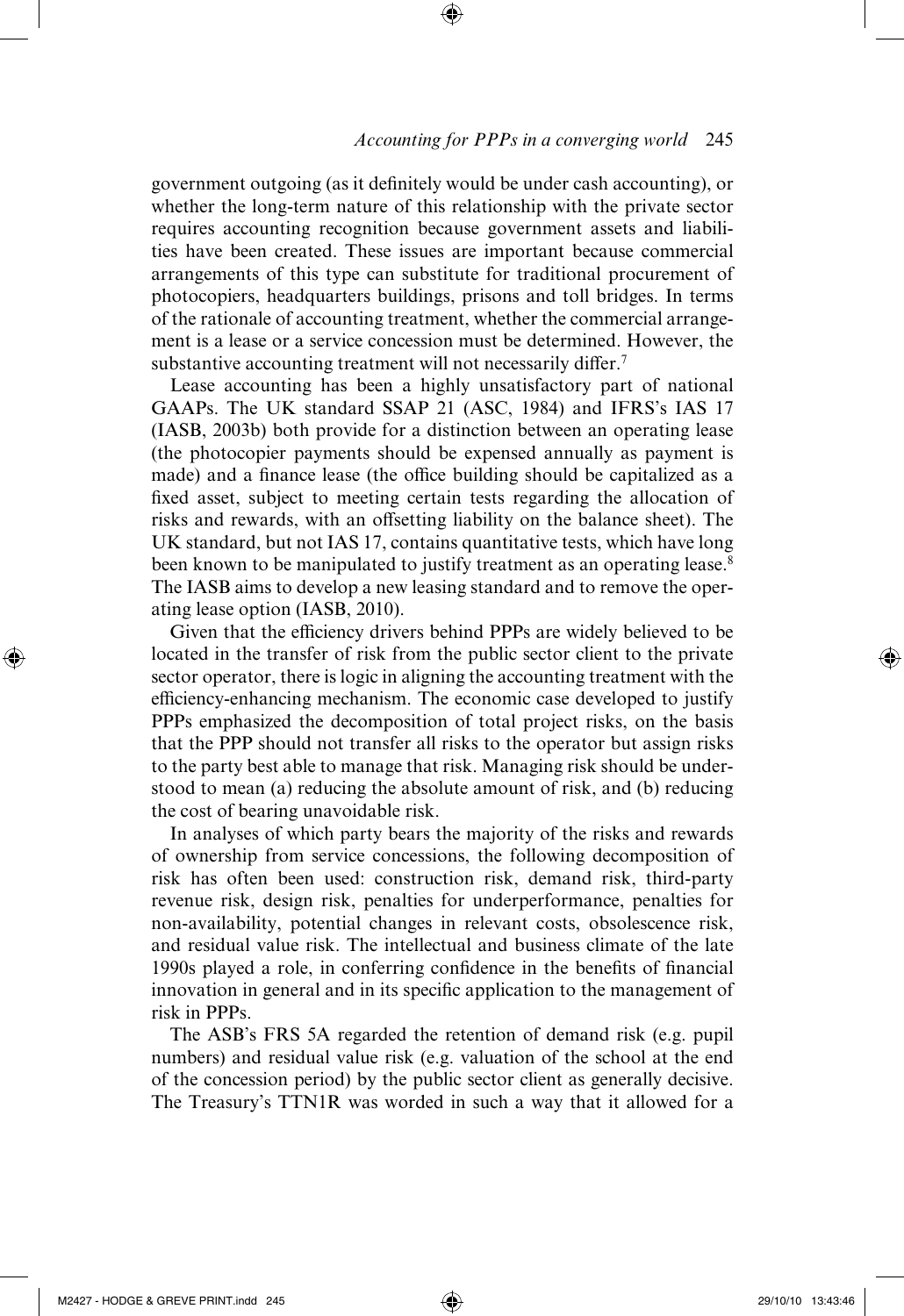

*Figure 11.1 Bid evaluation and cost components*

wider spectrum of risks to be brought into the assessment. This expansion made it easier to show that the majority of the risks and rewards were transferred to the private sector, and thus to justify off - balance- sheet treatment. Moreover, the PwC (PricewaterhouseCoopers) Method Statement (Treasury Taskforce, 1999b), supposedly an explanation of how to use TTN1R, encouraged quantification, including the use of Monte Carlo simulation methods (Heald, 2003). Quantification has the air of being more objective, although Power (2004) has highlighted the dangers inherent in the urge to quantify the unquantifiable. In the context of a physical asset with a life of perhaps 60 years, held in concession for 30 years, putting large weight on quantified analysis may generate too much confidence in the risk analysis.9 It also enlarges the scope for consciously or subconsciously manipulating the quantitative analysis to support the desired decision.

Figure 11.1 illustrates how the quantified amount of risk assessed as transferred to the private sector operator will be decisive in terms of whether the project appraisal shows the PPP or the PSC as offering the best VfM. Irrespective of which is chosen, the cost of the risk retained by the public sector client is the same. The base costing of the PSC is shown as less than the PPP's service payments. However, the PPP transfers risks from the public sector client to the operator, and so the valuation placed on these risks is added to the PSC costing as the adjustment for risk transfer. In Figure 11.1, the PPP is shown as considerably cheaper than the PSC. There has been adverse comment with regard to UK PPPs that this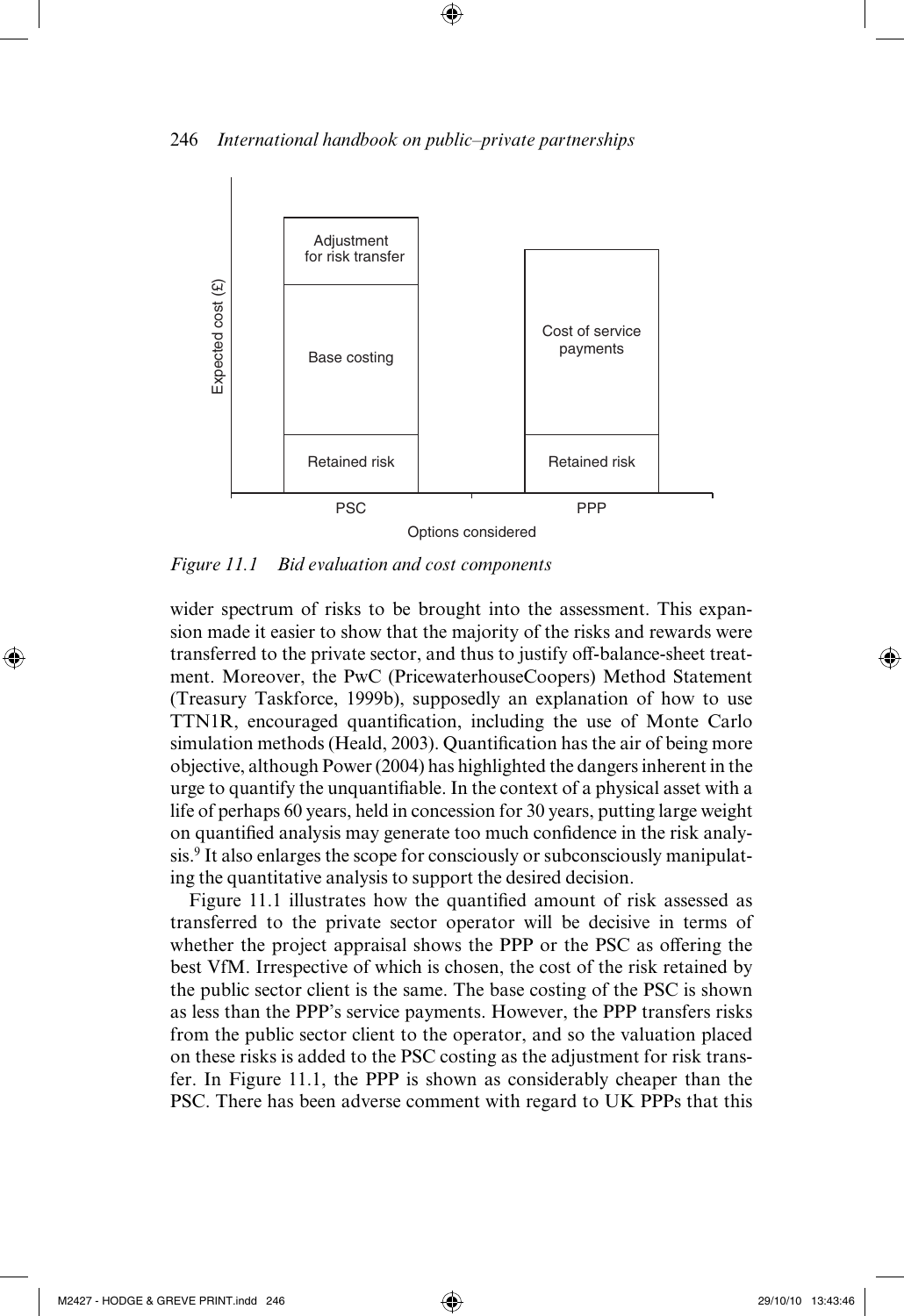adjustment for risk transfer has in many appraisals just been sufficient to make the PPP marginally better VfM than the hypothetical PSC for which public funding is not available.

#### **Control as the criterion for PPP accounting**

For those countries with a commitment to link public sector accounting directly to best private sector practice, the rapid adoption of IFRS by the non- US world had clear implications. Sooner or later there would have to be a change of anchor from national GAAP to IFRS.

Private sector accounting standard- setters attach little priority to the reporting needs of the public sector. One example is how the Joint FASB/ IASB Conceptual Framework project relegated consideration of the government and not-for-profit sector until the end of its programme of work. IFRS does not contain a standard on accounting for PPPs. Rather than develop such a standard, IASB referred the topic of operator accounting alone to the International Financial Reporting Interpretations Committee (IFRIC), its own interpretations committee. The result was IFRIC 12 (IASB, 2006), dealing with a more substantive matter than would normally be left to an interpretation. Possible explanations for this route were the workload pressures confronting IASB, the expectation that the IFRIC route would be quicker, and concerns that a standard that addressed only operator accounting would be subjected to criticism.

Control is the criterion adopted in IFRIC 12 for dealing with the private sector operator side of service concessions. This substitution for risks and rewards is, in part, a consequence of how widespread abuse of lease accounting in the private sector (i.e. disguising finance leases as operating leases, and thereby avoiding capitalization) has persuaded IASB to move away from risks and rewards to control in the protracted process of developing a new leasing standard.

The control tests in IFRIC 12 will normally show that the private sector operator does not control the 'infrastructure' subjected to the service concession. Accordingly, the private sector operator will not account for the PPP as property, plant and equipment, but as either an intangible asset or as a financial asset.<sup>10</sup> Given that public policy interest in PPP accounting largely focuses on accounting by the public sector client, this exposition will concentrate on what has become known as the 'mirror- image of IFRIC 12' rather than on IFRIC 12 itself.

The mirror-image of IFRIC 12 fills the gap in IFRS regarding public sector client accounting. Using the argument that, if an IFRIC 12 analysis determines that the PPP should not be on the operator's balance sheet as property, plant and equipment, then symmetry requires that the public sector client should record the PPP assets as property, plant and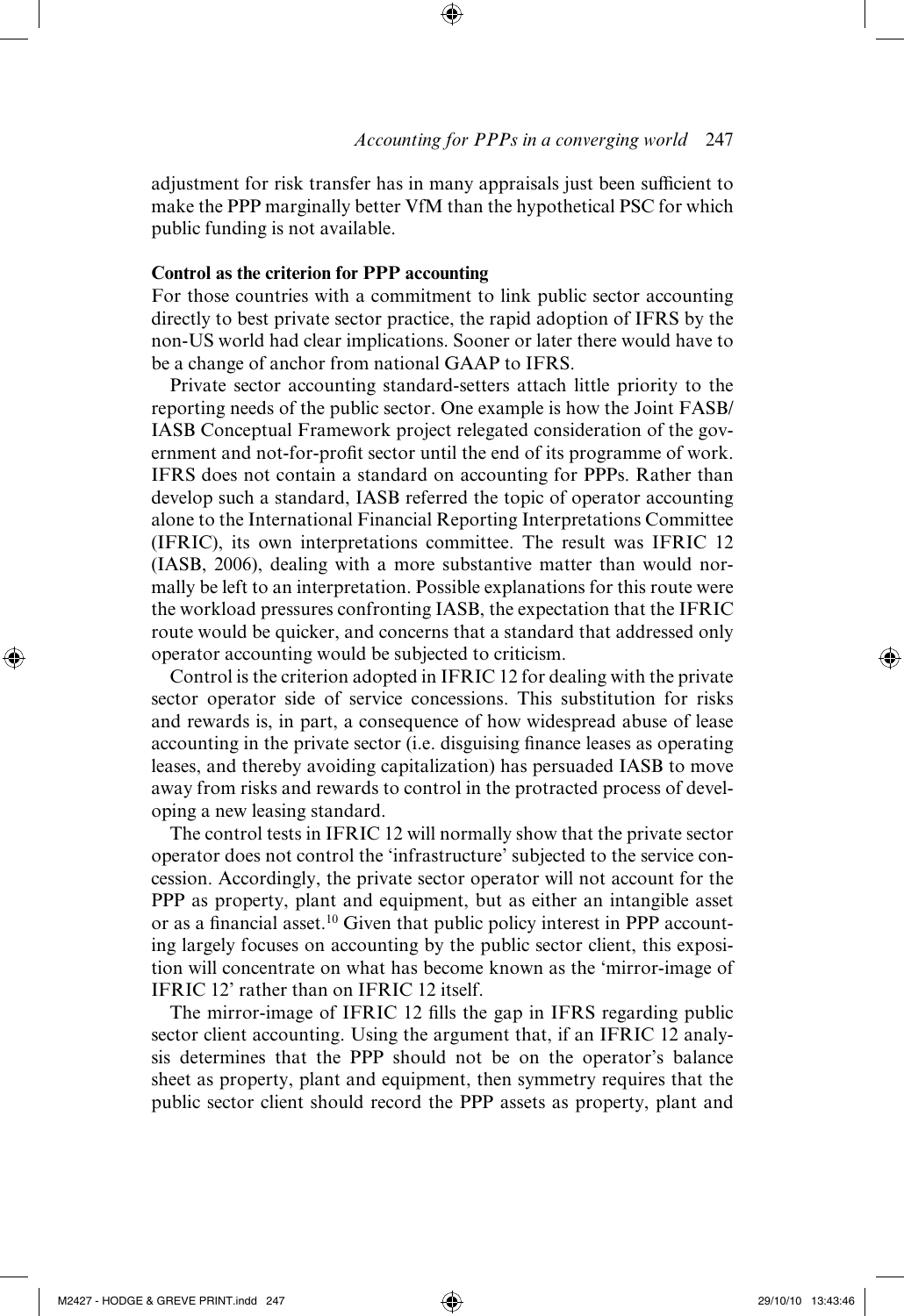equipment. This stretching of IFRIC 12 has been accompanied by an elastic definition of what constitutes 'infrastructure', designed to make PPPs fall within the scope of IFRIC 12.

There have been uncertainties about what IPSASB will require, so the exposition will start with the UK requirements that are operational from 2009–10 (Treasury, 2008). Then attention will turn to developments at IPSASB, which are proceeding along a similar path, albeit slowly and with some differences. Subsequently, there will be a brief examination of developments in other jurisdictions.

#### *Mirror- image of IFRIC 12 – the UK version*

Figure 11.2 is a more pedagogic version of the flowchart developed by the UK Treasury to explain PPP accounting by UK departments and other public bodies that are subject to the IFRS version of its *Financial Reporting Manual* (Treasury, 2009c). It shows what should be put on the public sector client's balance sheet and what should be charged to its income statement, whether that is called an operating cost statement, an income and expenditure account or a profit and loss account. In the context of service concessions, the client is customarily called the 'grantor'.

The top two boxes of Column 1 contain the two principal questions that have to be answered:

- (a) Does the grantor control or regulate what services the operator must provide with the infrastructure, to whom it must provide them, and at what price?
- (b) Does the grantor control through ownership, beneficial entitlement or otherwise, any significant residual interest in the infrastructure at the end of the service arrangement?

If both these complex questions are answered in the affirmative, then this is a service concession within the scope of IFRIC 12.11 The property will be reported by the grantor as an asset and related liability (IAS 16).

The dual test therefore depends on control of use and pricing and on control of significant residual interest. In  $(a)$ , the verb 'control' is supplemented by the verb 'regulate', the implications of which will be discussed in the subsection on IPSASB. In (b), the adjective 'significant' qualifies the role that residual interest will play in the determination of accounting treatment. If residual interest is not significant, accounting treatment would depend on (a) alone.<sup>12</sup> The control approach uses the term 'residual interest' (e.g. who determines what happens to the asset at the end of the concession period), whereas the displaced risks and rewards approach considered 'residual value' (one of the categories of risks to be considered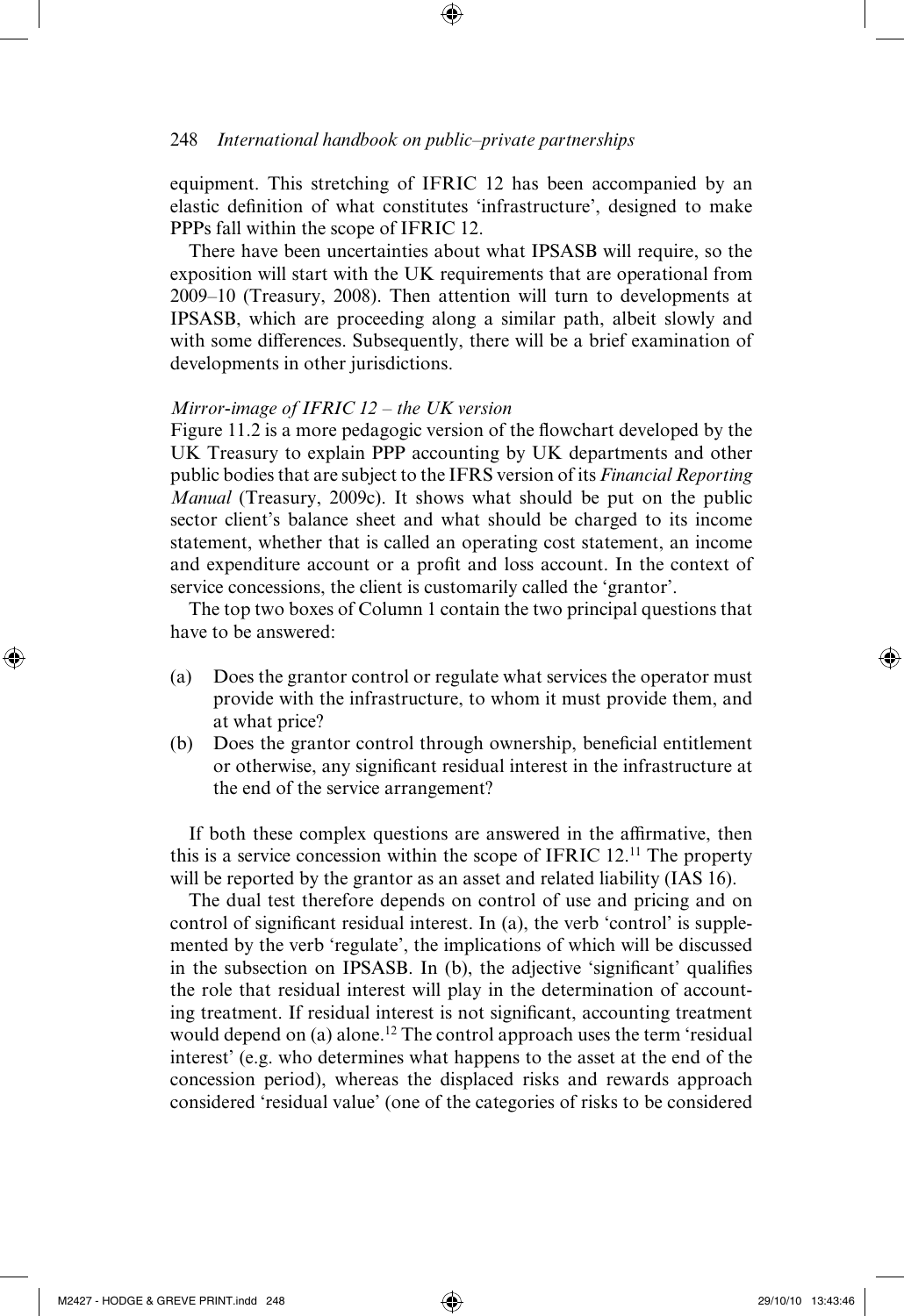

*Source:* Adapted from Treasury (2008).

*Figure 11.2 UK Treasury flowchart for public sector PPP client under IFRIC 12*

when assessing which party enjoys the majority of risks and rewards of ownership).

Column 2 deals with those cases where the grantor does not control pricing or a significant residual interest (where such exists). This PPP is not a service concession. Using IFRIC 4, the arrangement must be tested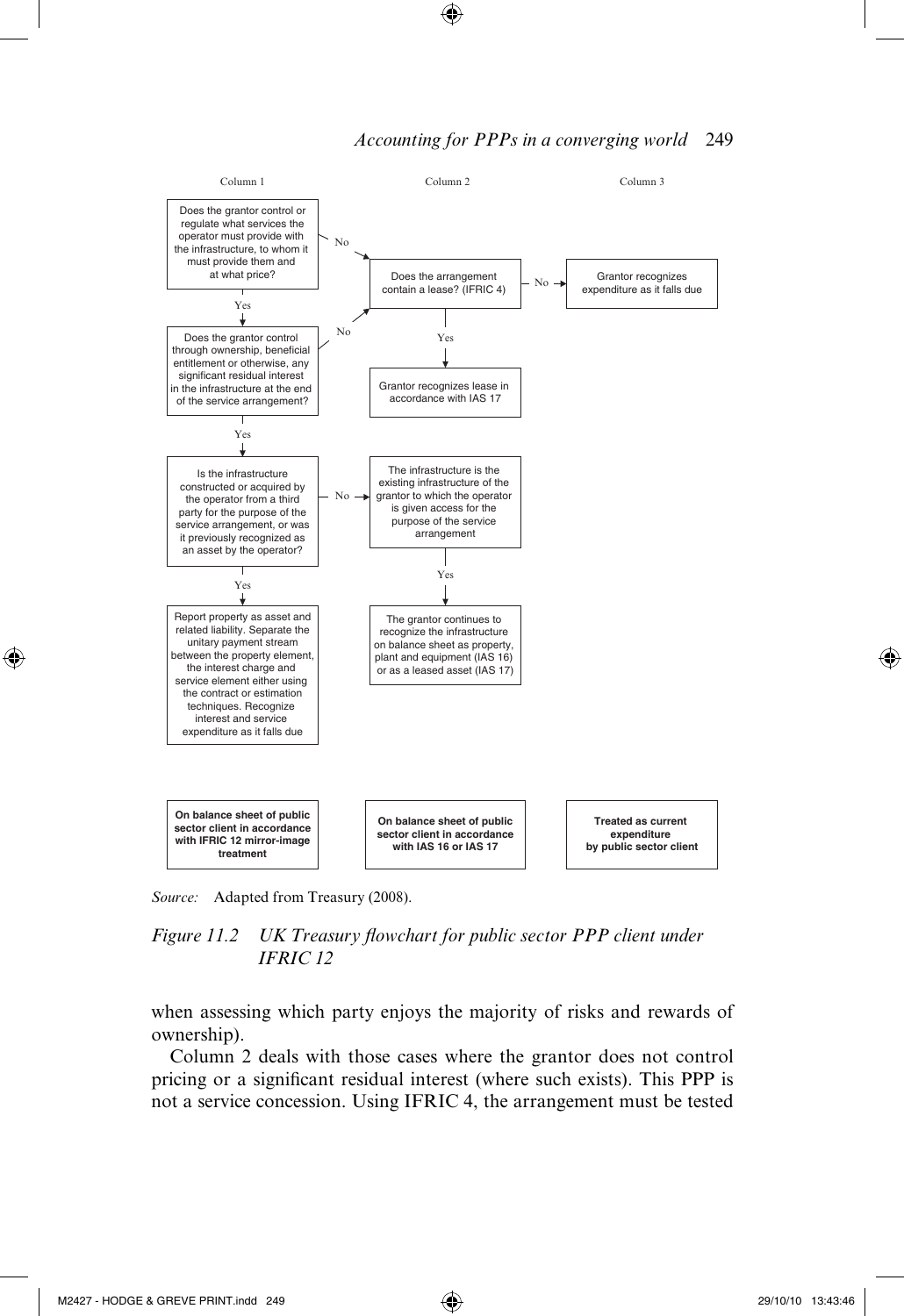to determine whether it contains a lease. If so, the asset will be accounted for in accordance with IASB's (2003b) leasing standard IAS 17. If the asset is the existing infrastructure of the grantor, to which the operator is given access for the purpose of the service arrangement, then it will continue to be recognized on the balance sheet of the grantor. Depending on the facts, this capitalization would either be as property, plant and equipment under IAS 16 or as leased assets under IAS 17. Therefore Column 2 can lead, albeit along a different channel of accounting logic, to a comparable treatment to Column 1.

Column 3 completes the analysis of Figure 11.2. If a PPP is not a service concession and moreover does not contain a lease, then the grantor recognizes the unitary payment as it falls due.13 Therefore this will be treated as current public expenditure. The widely held belief in the UK is that IFRS will bring almost all PPPs on to the balance sheet of the public sector client, whether as a service concession or as a lease. In other words, Columns 1 and 2 will dominate and Column 3 will be rarely found in practice.

#### *Mirror- image of IFRIC 12 – the IPSASB version*

The IPSASB is moving along broadly the same track as the UK Treasury in terms of adopting the mirror-image of IFRIC 12 as the basis of public sector client accounting under IFRS. The February 2010 (IPSASB, 2010) Exposure Draft incorporates modifications to the March 2008 Consultation Paper (IPSASB, 2008), aligning its proposals more closely with IFRIC 12 and the UK Treasury's mirror-image, but not with GASB. Notwithstanding these changes of position, it is useful to examine key issues raised by the March 2008 Consultation Paper.

Given that there is an overlap of personnel closely involved in these matters, combined with the substantive considerations discussed above, alignment is unsurprising. However, the timetables have been substantially different, with the UK going live on IFRS-based PPP accounting in 2009–10 and IPSASB's February 2010 Exposure Draft scheduled to be followed at a later date by an IPSAS standard on service concessions.<sup>14</sup> Clearly the operating environment of IPSASB as a global accounting standard-setter is different from that facing the UK Treasury, in particular as FRAB was strongly supportive and opposition from some spending departments could therefore be brushed aside. It is difficult for those outside the IPSASB process, and that includes the present authors, to differentiate the effects of due process considerations, genuine technical difficulties and delaying tactics.

First, IPSASB's (2008) Consultation Paper on service concessions included flowcharts broadly consistent with Figure 11.2. The difference that attracted much criticism in the consultation responses was the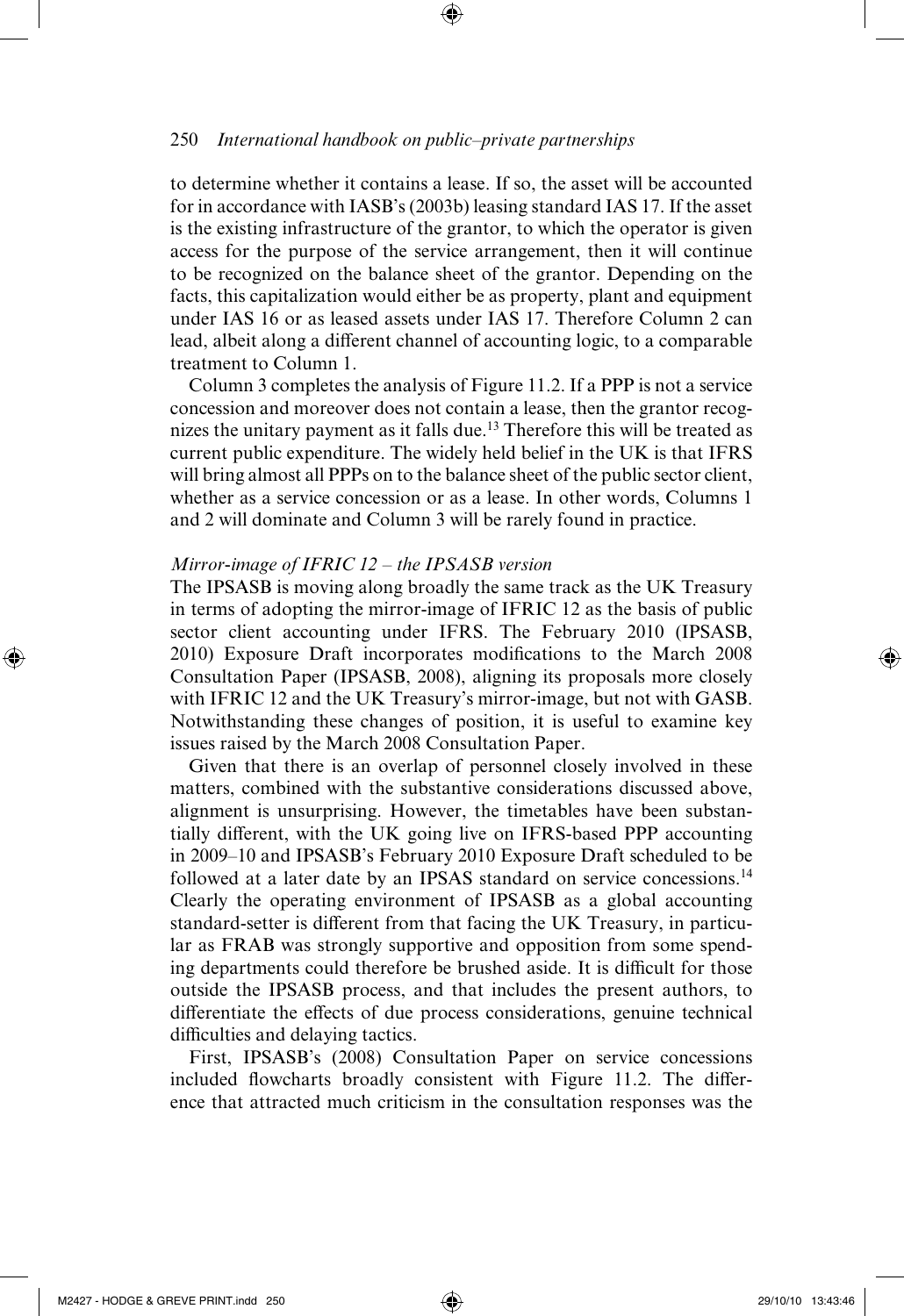dropping of 'significant' from 'significant residual interest' (the IFRIC 12 wording) in the second half of the dual test. If a residual interest controlled by the grantor exists but is not significant, then a PPP could be determined not to be a service concession on the basis of an irrelevant consideration.

Generally, the length of a concession is substantially less than the forecast economic life of an asset; figures such as 30 years and 60 years, respectively, are often used. Given the pace of change of modes of public service delivery, it is possible that the economic life of a facility (e.g. hospital, school or prison) might turn out to be substantially less than its physical life. Although this brings uncertainty as to residual value (risks and rewards), it does not directly affect control of residual interest. A possible loophole (i.e. structure the contract so that residual interest is not significant) has been closed by the Exposure Draft returning to the IFRIC 12 wording. Given the history of manipulation of PPP accounting under risks and rewards, allowing control of residual interest that is not significant to determine accounting treatment might have become a vulnerability of the control- based standard. A PPP judged, for this reason, not to be a service concession might then fail the leasing test – given the acknowledged weaknesses of the risks and rewards-based  $IAS$   $17$  – and therefore be off the balance sheet of the public sector client.

Second, there are interconnected questions about the scope of service concessions:

- (a) Is a service concession necessarily public- to- private, thereby requiring specification of which entities are public?
- (b) Which economic activities are included within the definition of 'infrastructure' and 'public services', and does the definition of a service concession extend beyond tolled and untolled services to the public to include activities which support front-line service delivery?
- $(c)$  In the first part of the dual test, does 'regulate' function as a synonym for control or does it extend the coverage of the mirror-image of IFRIC 12?

Many of the practical difficulties arise because of the patchwork nature of accounting standard- setting for service concessions. If IASB had developed a standard for service concessions, it would have been less likely that only operator accounting would have been addressed. If IFRIC had simultaneously addressed both client and operator accounting, it seems likely that this would have been developed on a sector-neutral basis.

Logically there is no reason why service concessions are necessarily public- to- private.15 If either path had been followed, then questions (a) and (b) would have been answered. The traditional notion of infrastructure,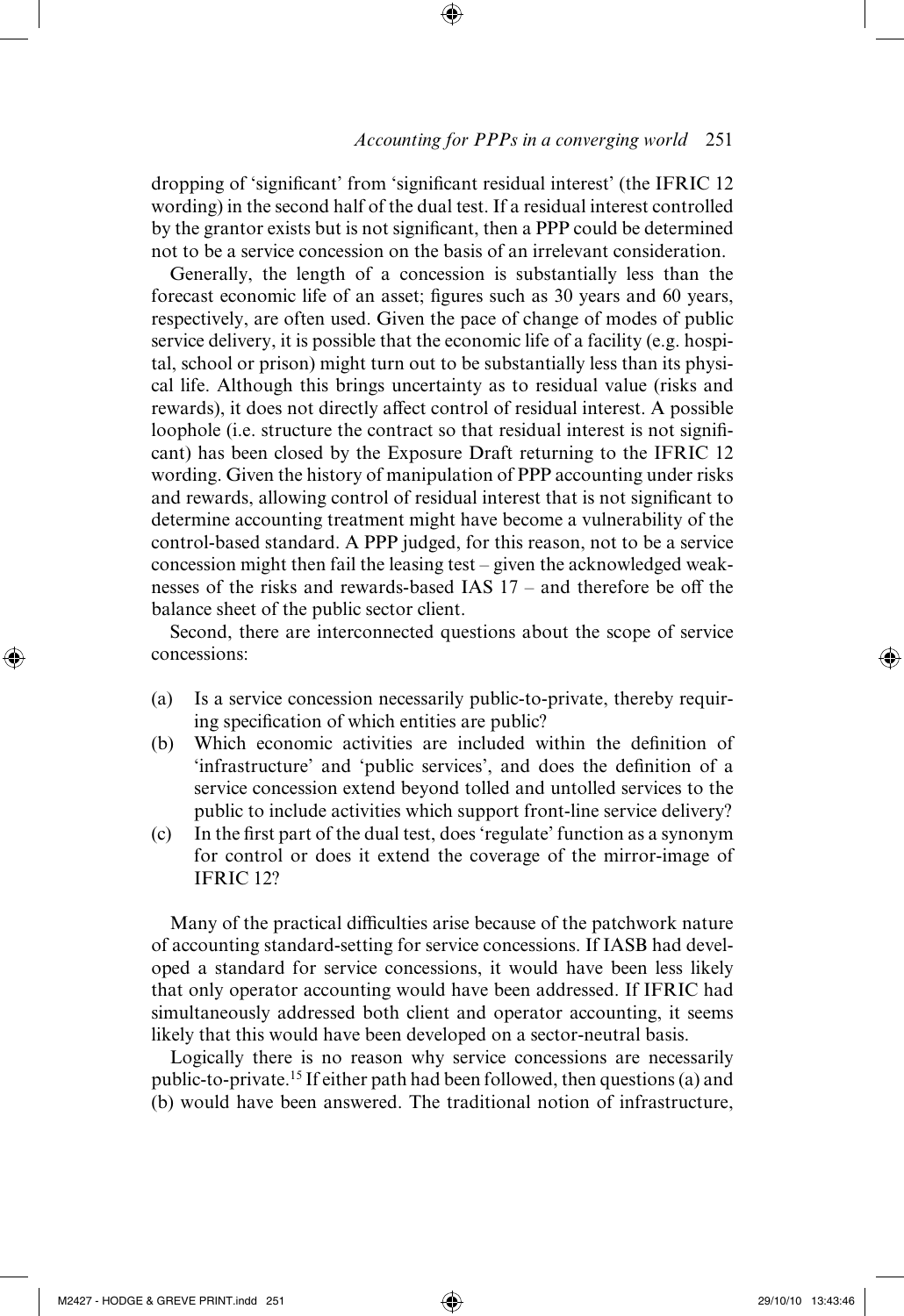in relation to the physical networks that underpin the functioning of an economy, would not have been stretched to include almost any asset – office blocks and tanks included  $-$  that contributes to the production of a public service. Given the exclusively private sector priorities of IASB, those responsible for public sector accounting standard- setting have to respond in messy ways, working on the basis that service concessions are necessarily public-to-private and having to stretch the concept of infrastructure beyond its credible limits.

Third, in relation to question (c), does the insertion of 'regulate' extend 'control' and therefore the coverage of a standard based on the mirror image of IFRIC 12? 'Control' is a concept that has caused great difficulties for private sector accounting standard-setters, both in terms of defining it and devising criteria for establishing its existence.<sup>16</sup> These difficulties are greatly magnified in the public sector, in which context 'control' has many ambiguities. Given the ultimate authority of government, with its monopoly of legitimate violence, almost no activity or entity within its jurisdiction is outside the potential scope of government action.

'Control' is straightforwardly present in core government, but more subtle in public entities that have been deliberately distanced from core government (e.g. various forms of agency) or are subject to their own forms of democratic legitimacy (e.g. state and local governments). If accounting depends on the application of specified control indicators, other mechanisms can be substituted. There is a vast political science literature on the complexities and ambiguities of control in the public sector, of which a seminal collection is Kaufmann et al. (1986). Around the edges of the public sector, there are many bodies with private sector status, regarding which there can be disputes about whether control according to IAS 27 (IASB, 2003c) does exist.

If 'control' is a difficult term to operationalize, then the introduction of 'regulate' greatly increases those difficulties. With its remit restricted to the operator side, IFRIC did not follow through the implications for the public sector client of the 'control or regulate' wording. This poses less of a problem in the context of national regulation of government accounting, in which context there are shared understandings of institutional arrangements, than it does for IPSASB. 'Regulate' introduces ambiguity, not least because governments regulate almost everything, not just 'inside government' (Hood et al., 1998), but they also regulate the private sector in ways that go beyond the general regulation of the market economy. For example, through various mechanisms governments across the world have long intervened in the pricing policies of public utilities, whatever their ownership status. In the Exposure Draft, IPSASB (2010, para. AG 8) narrows the meaning of 'regulate' by stipulating that this refers specifically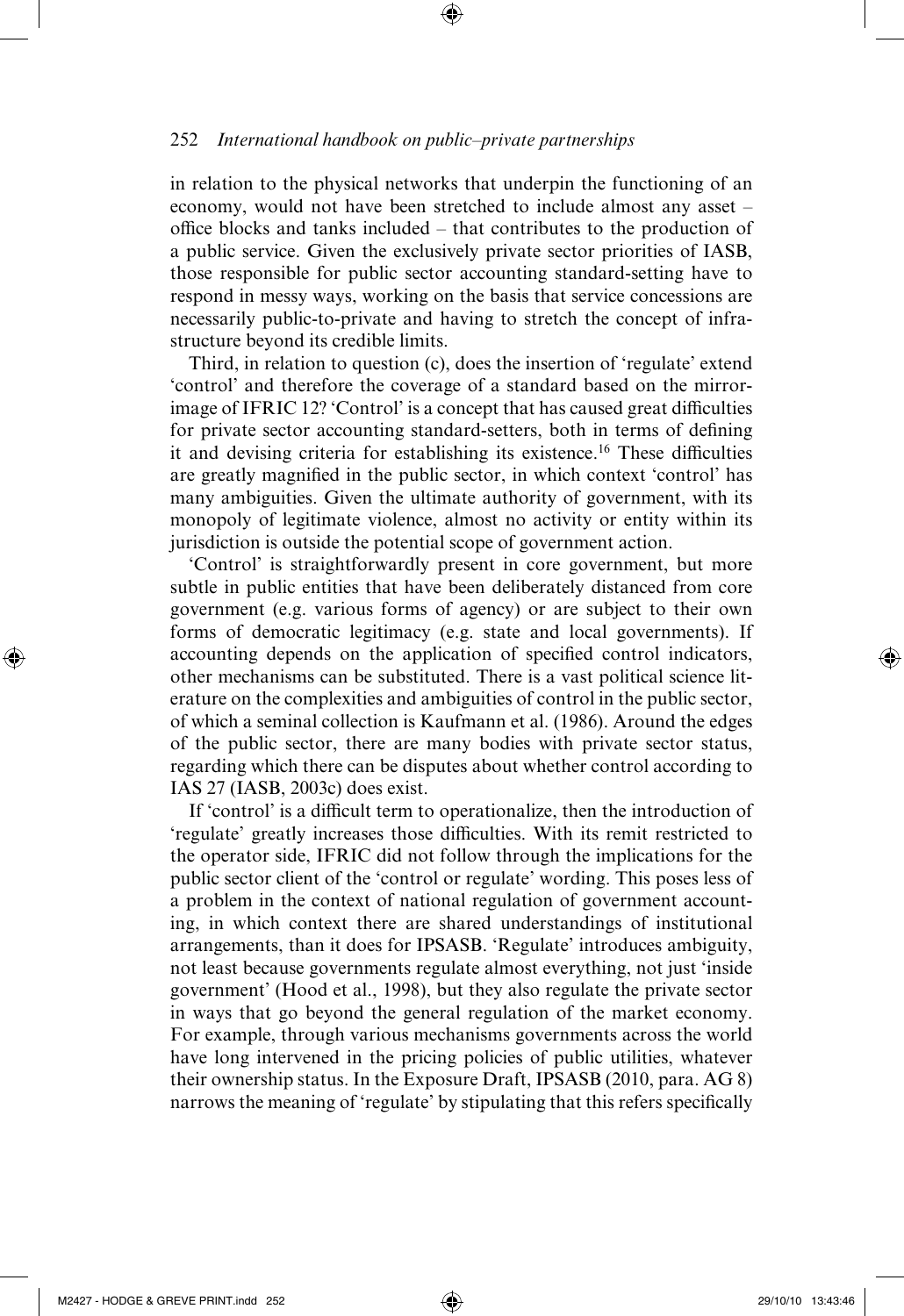to regulation by contract and not by statute. Nevertheless, this seems likely to be an area of future problems, not least because this narrowing is not in IFRIC 12, as applied by the operator.

#### *The GASB's proposed control- based standard*

The GASB has responsibility for US state and local government, but not federal, accounting standards. It published an Exposure Draft on PPP accounting in June 2009 (GASB, 2009) which was revised in June 2010 (GASB, 2010). Although based on control, this differed from IPSASB in certain important ways. First, it explicitly covers public- to- public as well as public- to- private arrangements, considering the public 'transferor' (in US terminology) and the public operator. This extension reflects the institutional reality of US state and local governments; inter-jurisdictional collaboration is extensive and there is not the assumption that the operator will be private. The fact that private-to-private arrangements receive no mention is attributable to GASB's remit for state and local governments. Neither FASB, whose responsibilities cover private operator accounting, nor the Federal Accounting Standards Advisory Board, responsible for US federal government accounting, have pronounced on service concessions.

Second, GASB's (2010, para. 4) conception of a service concession arrangement is narrower than that of IPSASB, relating only to arrangements in which the operator is remunerated by third-party payers (e.g. toll bridges or roads). Much of what would be regarded internationally as service concession PPPs is therefore excluded: for example, prisons, untolled roads and schools. The GASB labels PPPs without user charges as 'service and management arrangements' and believes that existing guidance – presumably a reference to leasing standards – is sufficient.

Third, GASB is explicit that, for a PPP to be a service concession arrangement and therefore within the scope of the proposed standard, the transferor must retain a significant residual interest in the asset. In the absence of significant residual interest, GASB (2009) regards the arrangement as a 'privatization, potentially with regulatory oversight'. Moreover, GASB's explanation of paragraph 4(c) of the Exposure Draft states that 'Assessment of whether the residual value is significant should be made based on the service utility of the facility at the end of the arrangement rather than on a fair value notion' (2010, para. 39). This formulation blurs the distinction between residual interest and residual value, seemingly using them interchangeably. Moreover, the rejection of fair value and insistence on service utility seems to make it more likely that a significant residual interest will be identified.

Fourth, the accounting treatment of up-front payments from the operator to the transferor figures prominently in the GASB Exposure Draft.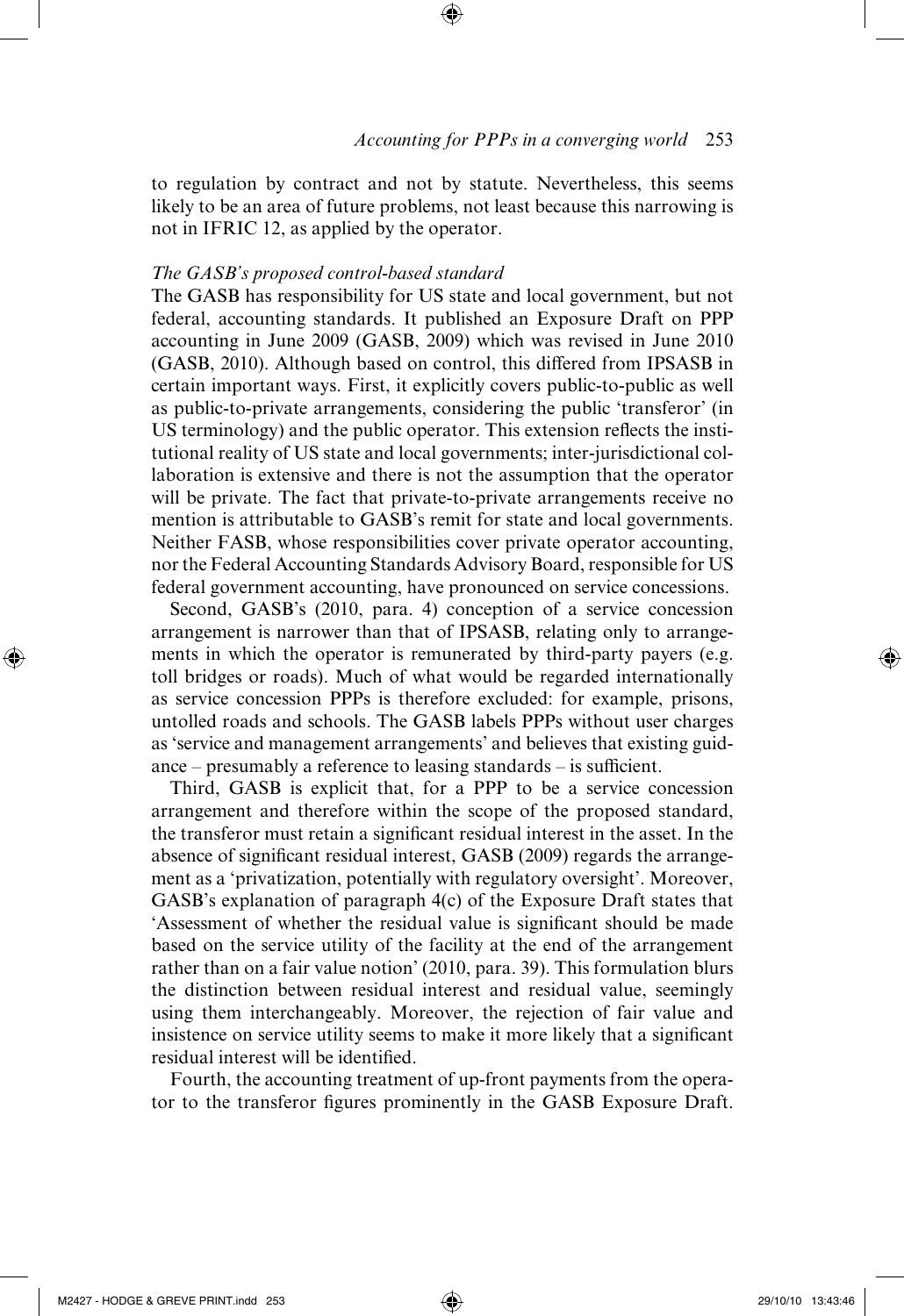The GASB (2009, para. 10) originally proposed that the transferor should report the up-front payment or present value of instalment payments as a liability. The revised proposal treats these as a 'deferred inflow of resources' (GASB, 2010, para. 48), to be recognized as revenue in a systematic and rational manner over the term of the arrangement.

#### *Developments in other jurisdictions*

It is impossible within the space constraints to be comprehensive, but interesting points of comparison can be drawn with developments in Australia, South Africa and France.

Australia, like New Zealand, pioneered the application of accruals accounting in government. Unlike New Zealand, where PPPs have not been promoted because they were not regarded as good VfM, Australia has made extensive use of PPPs. These are mostly at the state government level, particularly in New South Wales and Victoria: tolled 'hard' infrastructure, such as roads and tunnels, are prominent. The Australian Accounting Standards Board (AASB) is a government body that sets standards for both private and public sectors, on the basis of sector neutrality. On public sector accounting issues, the Heads of Treasuries Accounting and Reporting Advisory Committee (HoTARAC) plays a coordinating role, although formal responsibility and authority rests with the individual treasuries and accounts are audited by the respective auditors general. For example, the New South Wales Treasury (2006) published its version of HoTARAC guidance in June 2006. In the absence of AASB standards to cover all aspects of PPPs, this required compliance with the UK standard FRS 5A. It also provided guidance on topics not explicitly covered by FRS 5A, namely up-front contributions, the residual interest in the infrastructure, and associated leases of land.

Three points are worthy of note. The first is that the application of FRS 5A appears to have produced different results in Australia from those in the UK, though some of this may be attributable to the importance of tolled infrastructure in Australian PPPs. Because the majority of risks and rewards are assessed to fall on the operator, these schemes are generally not on the public sector balance sheet, which does, however, account for an 'emerging asset' (see next section). Second, the AASB has made IFRIC 12 optional for grantors, and the New South Wales Treasury has decided not to adopt ahead of a standard being published by IPSASB. Moreover, HoTARAC's (2008) response to the IPSASB consultation expressed a strong preference for continuing with risks and rewards. In contrast, writing about a prison PPP in Victoria, English and Walker (2004, p. 62) concluded that the 'experience suggests that it is inappropriate to choose accounting treatments on the basis of *ex ante* assessments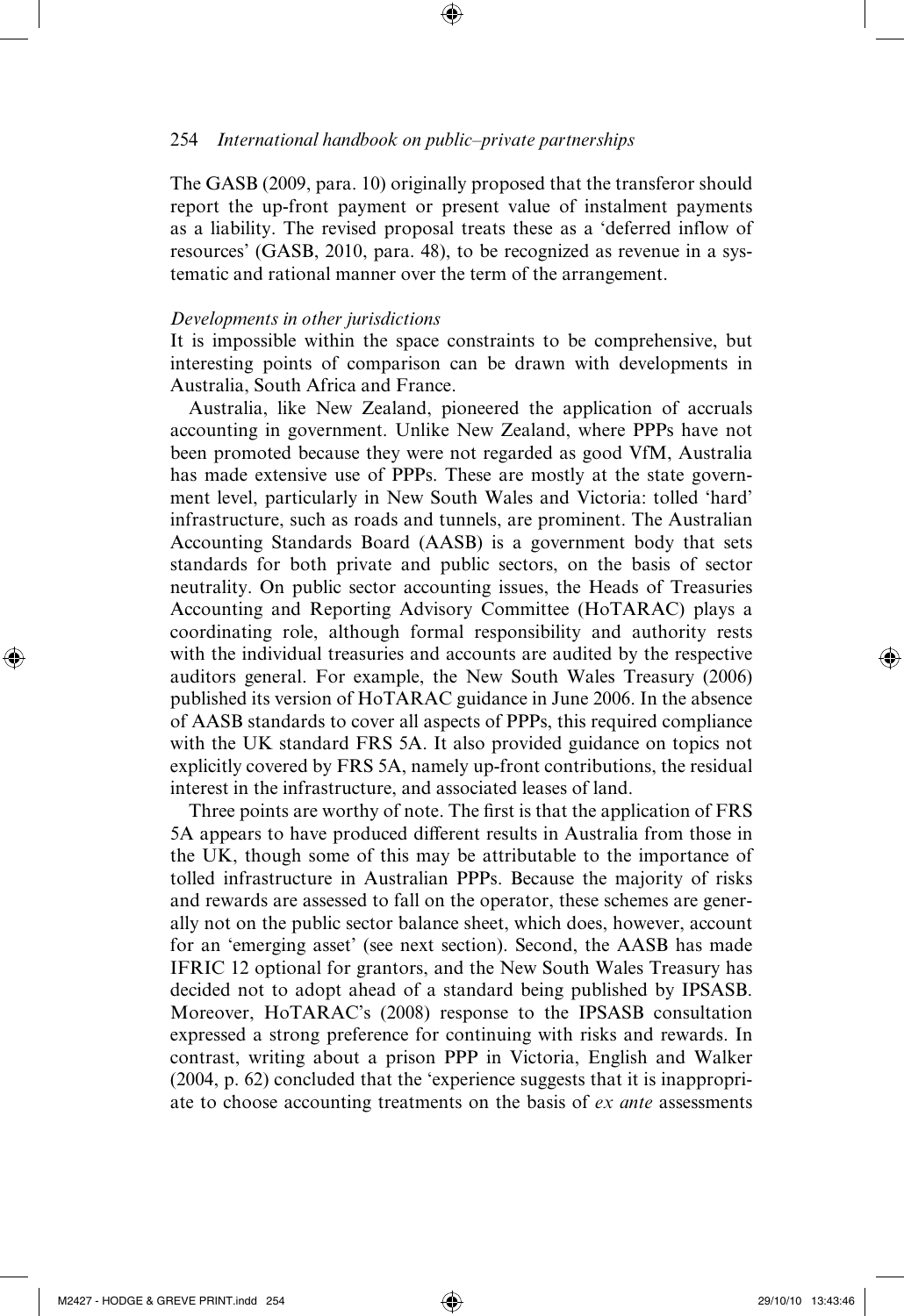of risk transfer and risk sharing'. Their criticism is directed at both FRS 5A and its Australian application, on the grounds of being too subjective and of risk profiles changing through the phases of a PPP. Third, it seems likely that Australia will adopt an IPSASB control- based standard when it comes into force, with the effect of bringing on balance sheet at least some of those tolled infrastructure PPPs that are currently off .

South Africa offers a contrast to Australia. In November 2008, the Accounting Standards Board of South Africa issued its guideline on PPP accounting: 'guidelines explain and expand on the principles in the Standards of [Generally Recognized Accounting Practice]. Guidelines do not, however, replace any of these principles' (ASBSA, 2008, p. 5), on the basis that PPPs are sufficiently covered by existing standards. Under the terms of the Public Finance Management Act 1999, these guidelines applied the mirror-image of IFRIC 12 to public sector clients. This move from risks and rewards under leasing standards has brought tolled concession roads on to the balance sheet of the National Roads Agency.

Another indication of the trend to international convergence is the use of IFRIC 12 in France, as required by EU-approved IFRS for listed companies that are concessionees. France has a long history of service concessions, in some cases public–public (as in the case of electricity before the partial privatization of Electricité de France) and in some cases public–private (as in the case of municipalities and privately owned water companies) (Heald, 1995). The development of concession accounting by the Concessions Commission of the Conseil National de la Compatabilité stalled in the mid- 1990s, but the move of government accounting to accruals will highlight grantor accounting issues when the operator is using IFRIC 12.

#### **The charge to the income statement**

Earlier in the discussion, two key results of accounting treatment decisions were identified: treatment of the PPP in the public sector client's balance sheet (with implications for what is scored as borrowing and debt), and the amount and timing of the charge that goes through the public sector client's income statement (with implications for the time profile of the budget deficit). If the PPP is not a service concession and does not contain a lease, then the full amount of the unitary charge goes through the income statement in the year when that expenditure falls due.

Several complications arise when there is a service concession or a lease, although the discussion here will concentrate on the former. First, irrespective of whether the approach is risks and rewards or control, the unitary charge implicitly consists of (a) the property element, (b) the interest charge, and (c) service expenditure. An early issue in PPP accounting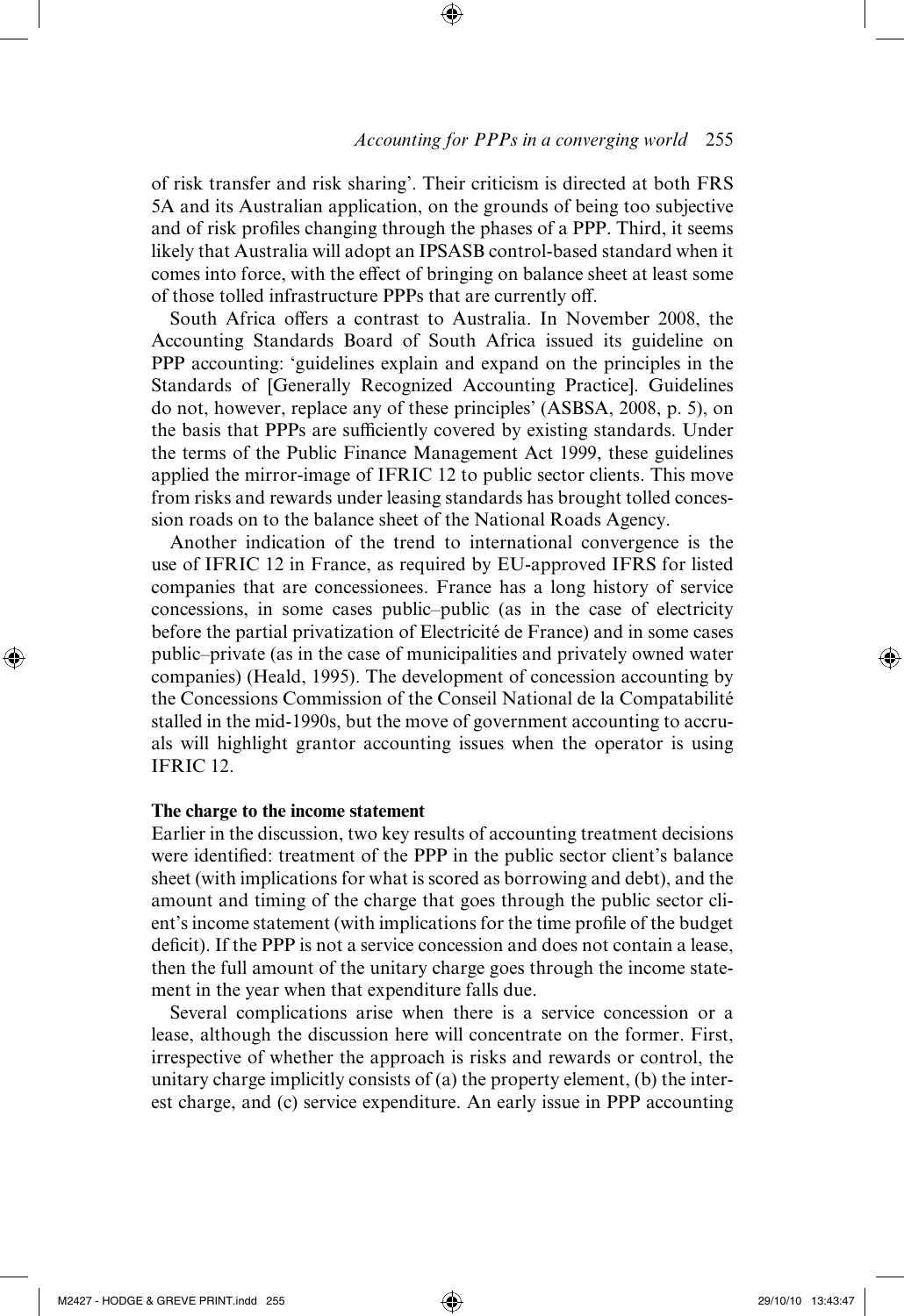was the separability, or unbundling, of expenditure on non-property related services that had been packaged into the PPP contract. The motivations for bundling included making the PPP contract more inviting to potential private sector bidders and making it easier to claim that there had been sufficient risk transfer to justify off-balance-sheet treatment for the property assets. Even when non- property services have been unbundled and accounted for separately on relevant standards, there will be property- related services falling in category (c).

Second, the public sector client does not necessarily know the actual capital cost of the property, as the 'special purpose vehicle' (SPV) may refuse to provide this information. Also, the construction member of the consortium may have incurred more or less cost than the price charged to the SPV. Accordingly, there may be estimation involved in the balance sheet capital value and in the annual depreciation charge to the income statement.

Third, the decomposition of the unitary charge by the public sector client involves complications that can substantially affect the reported numbers. The interest rate to use in the computations is the rate implicit in the PPP contract, or as close to that as possible, because that represents the actual financing charge being paid out by the grantor. If the grantor does not know this rate, the estimated rate chosen should be as close as possible to the unknown implicit rate; otherwise, the financing costs that are disclosed would depart substantially from the unknown actual financing cost. If other rates, such as the grantor's cost of capital, are used, the reported decomposition of the unitary charge will be distorted. Moreover, the partitioning of the unitary charge is also sensitive to the indexation provisions in the contract, as these apply to the entire unitary charge, even though the construction costs have already been incurred and the financing costs will have been locked in at the beginning of the concession.

Fourth, part of the unitary charge is implicitly paying for the unexpired life of property, plant and equipment handed over, often without payment, to the public sector client at the end of the concession period. When the asset is off balance sheet to the client, the unitary charge should be abated in recognition of the building up of the reversionary interest ('emerging asset') as the life of the concession progresses. This involves estimating the residual value of the asset at the reversion date, and then building up this asset according to a predetermined time profile, while also testing for impairment.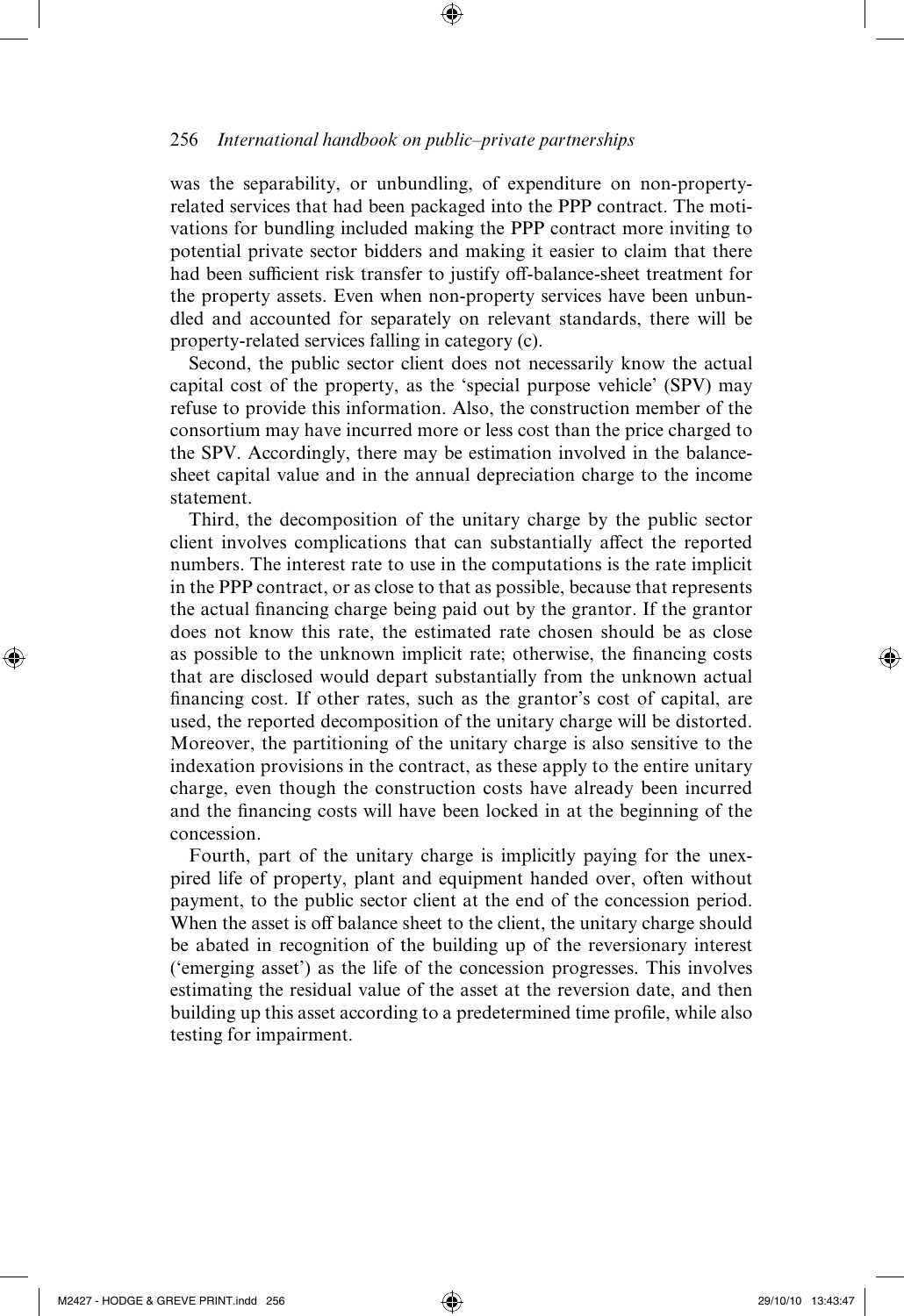#### **Conclusion**

This section concentrates on key issues that are important to academic and policy communities interested in PPPs. First, there is a quickening and irreversible shift in accounting regulation from the national to the global sphere. This brings issues of capacity, legitimacy and authority that are particularly difficult with regard to public sector accounting. There will be intensified competition for command of the regulatory space in which accounting standards are established and enforced. Unlike private sector accounting, where the tensions at the top tier are between the USA (FASB) and the rest of the world (IASB), the tensions in public sector accounting may be between IPSASB and national regulatory arrangements in some countries, and  $-$  more fundamentally  $-$  between financial reporting and national accounts. There will also be conflict between governments and accounting regulators because public finance numbers are always close to politics.

Second, regulatory arbitrage between financial reporting and national accounts may damage transparency about PPP assets and liabilities. In the national accounts, public sector net investment includes conventional procurement and those PPP projects that the national accounts treat as on balance sheet. The UK Treasury (2009a) announced in June 2009 that future spending plans and budgets will be prepared on a national accounts basis. This creates a divergence between spending plans and Estimates and Resource Accounts (both on IFRS and thus using the mirror-image of IFRIC 12), entirely at odds with the Treasury's (2009b) own Alignment project intended to improve comparability. This divergence exploits Eurostat's (2004) lax interpretation of risks and rewards, introducing a new form of arbitrage.<sup>17</sup>

With globalization and the growing importance of fiscal surveillance of countries by international organizations (for example, IMF, OECD and – for EU countries – the European Commission and the European Central Bank), there is emerging a greater interconnectedness between the technical substance of financial reporting and that of national accounting. Given the markedly different governance arrangements, and the hitherto limited contact between accountants and economic statisticians, the separate systems will generate different numbers. Ability to reconcile these different numbers will acquire more importance, especially in connection with sensitive topics such as PPP accounting.

Third, the issue is not just conceptual differences but also the mechanics of application of whichever criterion is in use. FRS 5A, TTN1R and Eurostat (2004) all use risks and rewards, yet generate dramatically different numbers. The lack of symmetry between operator and client accounting is disturbing in the context of financial reporting, even though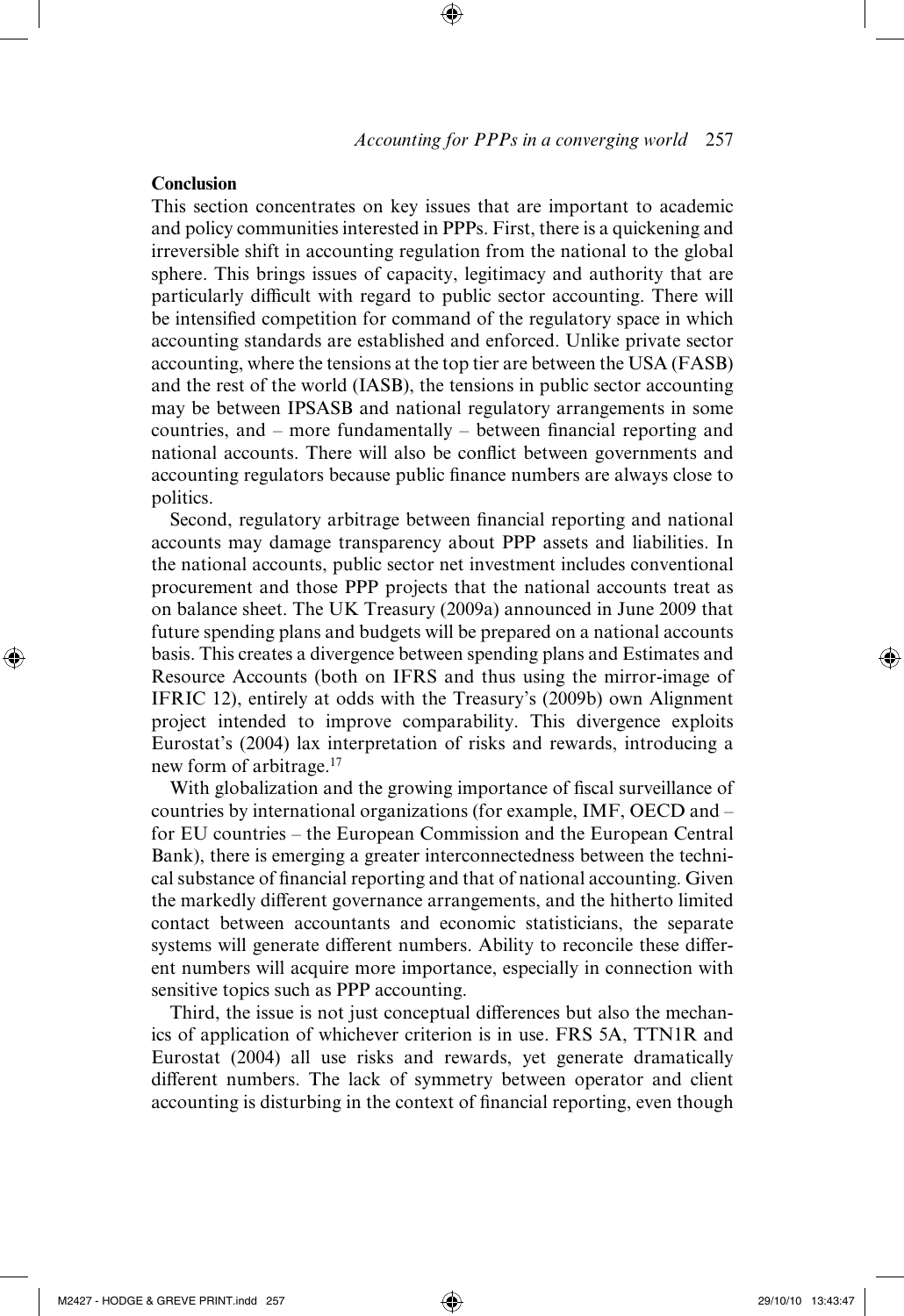there is not the formal articulation of sectors as in the national accounts. There is much to be said for the popular intuition that something is amiss when governments can make available new hospitals, prisons and schools without there being accounting recognition of either assets or associated debt. This intuition regarding PPP accounting aligns with the principle of 'substance over form': the accounting should penetrate behind the legal form to identify the economic substance of transactions. There is also a warning that, whereas accountants instinctively want to produce quantified 'objective' evidence, quantification in complex settings is vulnerable to back- working to generate desired answers.

Fourth, without a clearly specified and credible enforcement mechanism, the move to a control- based standard may not resolve the problem. A new generation of PPPs might be design- engineered around the control based mirror-image of IFRIC 12: for example, writing contracts under which the assets do not revert to the public sector client even though they are integral to continuing public service delivery and the creation of alternative capacity is improbable. A harsh public spending environment in the aftermath of the global financial crisis makes this more likely. Unless these are genuine privatizations (e.g. roads, fully transferred to the private sector), there will be concerns about hidden fiscal risks, inferior VfM and inconsistencies in the national accounts.

Fifth, accounting for PPPs should attempt to convey the economic substance of transactions and relationships so that decisions about asset acquisition and procurement mechanisms are based as far as possible on the best available estimates of costs and benefits. VfM will be damaged if the project appraisal is manipulated to generate the desired accounting treatment, or if the asset is designed to secure a particular accounting treatment. Distorting the accounting so as to privilege off balance- sheet procurement mechanisms breaches transparency and distorts consideration of intergenerational equity. Moreover, evidence of disreputable accounting practice will damage the image of PPPs and discourage even- handed assessments of their role as an instrument of public procurement.

#### **Notes**

- 1. The views expressed in this chapter are solely those of the authors and should not be attributed to organizations with which they have connections.
- 2. The PSC is best thought of as the alternative conventionally procured asset against which the PPP project is tested at the appraisal stage. However, it should be stressed that this comparison is often made in the context of knowledge that conventional funding is unavailable, making the PSC hypothetical. The effective choice might reduce to a PPP or no investment (Heald, 2003).
- 3. The interested reader is referred to the specialist writings of the authors, particularly Heald (2003) and Heald and Georgiou (2009).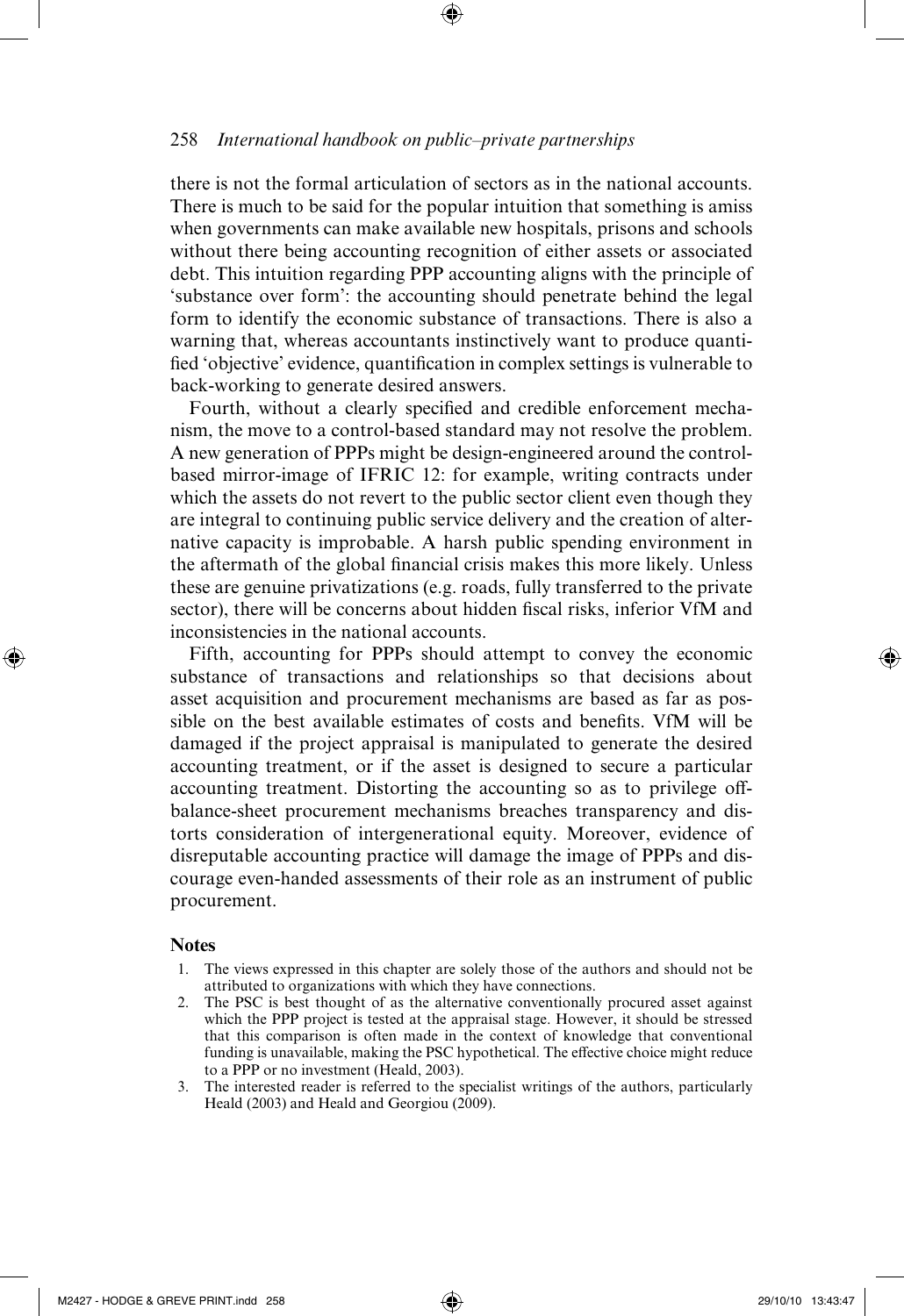- 4. ESA 95 is the only 'regional' version of the United Nations System of National Accounts (SNA 93) (United Nations Statistical Division, 1993). A revised SNA 2008 (United Nations Statistical Division, 2009) has now been published but not yet implemented, to be followed by a new ESA. At the time of writing, Eurostat (2004) remains the authoritative guidance for EU countries.
- 5. 'General government' includes central government, subnational governments and social security funds. Public corporations are part of the public sector but outside general government.
- 6. This explanation simplifies a more complex chain (Heald and Georgiou, 2009).
- 7. Classifying a contractual arrangement as a service concession rather than a finance lease does not necessarily lead to different accounting treatment, although the accounting logic differs. Under IFRS, IAS 16 (IASB, 2003a) and IFRIC 12 (based on control) apply to service concessions while IAS 17 and IFRIC 4 (IASB, 2004) (based on risks and rewards) apply to leases. IAS 17 (IASB, 2003b, para. 31) requires, *inter alia*, that lessees disclose in the notes the net carrying amount in the balance sheet for each class of asset.
- 8. According to SSAP 21 (ASC, 1984, para. 16) a lease is treated as a finance lease if the present value of the minimum lease payments (including any initial payment) amounts to 90 per cent of the fair value of the leased asset.
- 9. The Chicago economist Frank Knight (1885–1972) strongly emphasized the distinction between risk (quantifiable and reducible to a probability distribution) and uncertainty (not quantifiable and reducible) (Phelps, 2009).
- 10. Under IFRS as opposed to UK GAAP, there is no fixed asset option for the private sector operator. Under UK GAAP, there was a decisive move around 2001–02 away from this to contract debtor accounting for taxation and ability to distribute profit considerations. Under IFRS the private operator may use a financial asset, intangible asset or composite model. The financial asset model, similar to contract debtor accounting, is likely to be adopted. Moreover, PPP projects are delivered through 'special purpose vehicles' (SPVs), which have so far been able to stay on national GAAP, even when the parent companies are listed and required to adopt IFRIC 12 in their IFRS financial statements. For consolidation purposes, SPVs must prepare shadow IFRS accounts but these do not reach the public domain (Austin, 2009).
- 11. The third box in Column 1 refers to whether an asset is being constructed by or for the operator, or whether the asset was previously recognized by the grantor. In the context of a PPP, this condition is likely to be satisfied if the first two conditions are.
- 12. This collapsing of the dual condition into condition (a) only is consistent with IFRIC 12: 'Infrastructure used in a public- to- private service concession arrangement for its entire useful life (whole-of-life assets) is within the scope of this Interpretation if the conditions in paragraph 5(a) are met' (IASB, 2006, para. 6).
- 13. See, however, the discussion of the income statement charge in the next section.
- 14. The due process of accounting standard- setters normally follows this sequence: Discussion Paper (when the issues are articulated, and alternatives are voiced); Exposure Draft (where what is proposed as a forthcoming standard is declared); and then Standard (the definitive statement).
- 15. IFRIC 12 (IASB, 2006, para. 5) explicitly restricts itself to 'public- to- private service concession arrangements'. However, this contractual relationship could exist between (a) a retail chain and a property management company, and (b) a municipality and a publicly owned water utility. These arrangements would be outside the scope of IFRIC 12.
- 16. The current IASB proposals define control of another entity as 'the power to direct the activities of that other entity to generate returns for the reporting entity' (IASB, 2008, para. 10).
- 17. Whereas IASB seems likely in the medium term to revise IAS 17 on a 'right of use' (i.e. control) basis, the fact that the new SNA 2008 remains on a risks and rewards basis for leases and concessions means that an equivalent change will not be made to the national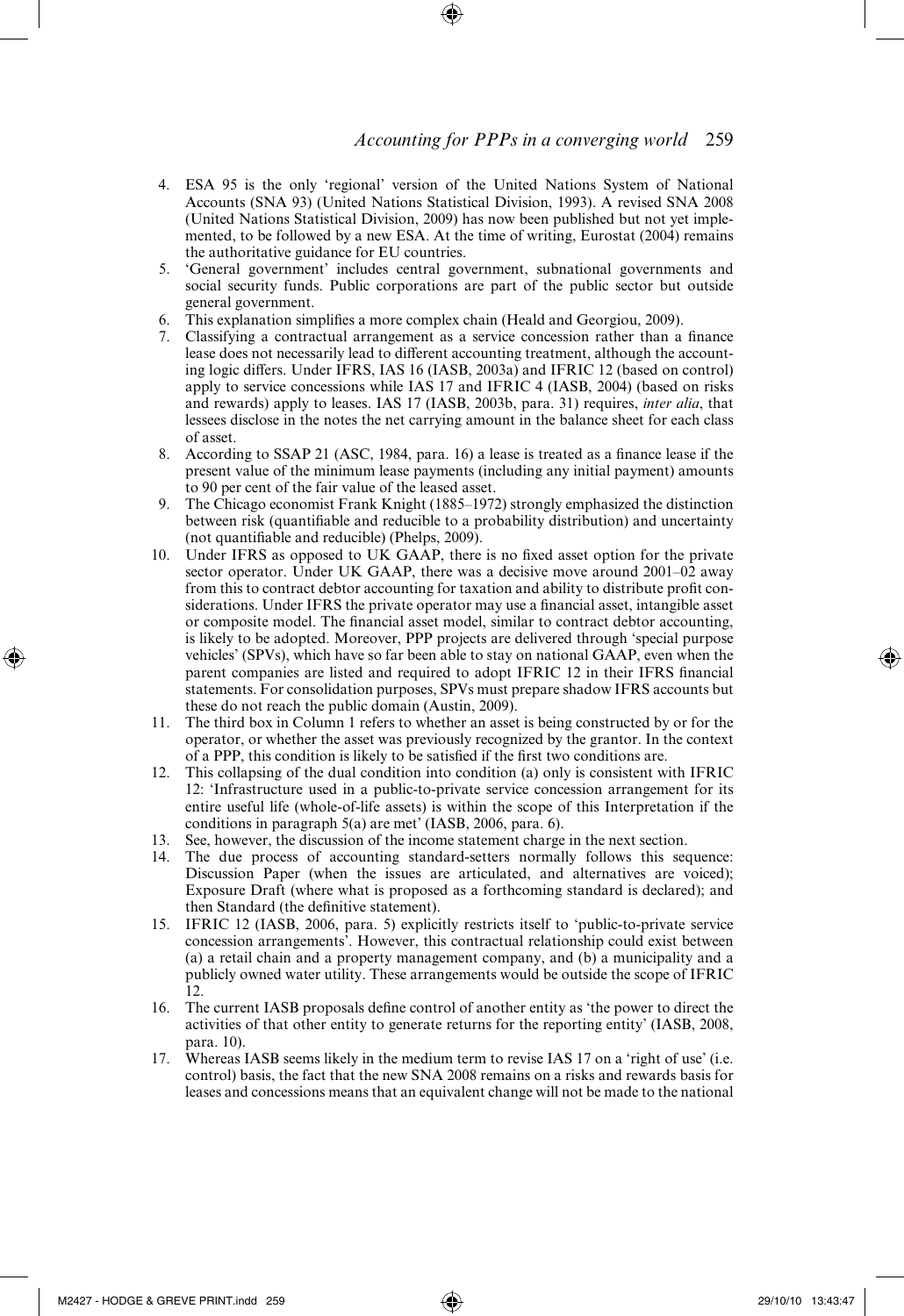accounts. Revision intervals are extremely long: the previous SNAs were in 1978 and 1993.

#### **References**

- Akitoby, B., R. Hemming and G. Schwartz (2007), 'Public investment and public–private partnerships', *Economic Issues*, **40**, Washington DC: International Monetary Fund.
- ASB (1998), *Amendment to FRS 5: Reporting the Substance of Transactions Private Finance Initiative and Similar Contracts*, London: Accounting Standards Board.
- ASBSA (2008), *Guideline on Accounting for Public–Private Partnerships*, Pretoria: Accounting Standards Board of South Africa.
- ASC (1984), *SSAP 21: Accounting for Leases and Hire Purchase Contracts*, London: Accounting Standards Committee.
- Austin, P. (2009), 'Accounting for PFI projects: impact of IFRS on UK PFI', presented at SMI Conference, 'IFRS – Impact on UK PFI', 26–27 January, mimeo, London: Mazars.
- Broadbent, J. and R. Laughlin (2002), 'Accounting choices: technical and political trade-offs and the UK's Private Finance Initiative', *Accounting, Auditing and Accountability Journal*, **15** (5), 622–54.
- English, L. and R.G. Walker (2004), 'Risk weighting and accounting choices in public– private partnerships: case study of a failed prison contract', *Australian Accounting Review*, **14** (2), 62–76.
- Eurostat (1995), *European System of Accounts ESA 95*, Luxembourg: Eurostat.
- Eurostat (2004), *Long Term Contracts between Government Units and Non- government Partners (Public–Private Partnerships)*, Luxembourg: Eurostat.
- GASB (2009), *Exposure Draft: Proposed Statement of the Governmental Accounting Standards Board – Accounting and Financial Reporting for Service Concession Arrangements*, Norwalk, CT: Governmental Accounting Standards Board.
- GASB (2010), *Exposure Draft (Revised): Proposed Statement of the Governmental Accounting Standards Board – Accounting and Financial Reporting for Service Concession Arrangements,* Norwalk, CT: Governmental Accounting Standards Board.
- Giles, C., G. Parker and P. Jenkins (2009), 'Living wills to be forced on banks', *Financial Times*, 15 September.
- Heald, D.A. (1995), 'An evaluation of French concession accounting', *European Accounting Review*, **4** (2), 325–49.
- Heald, D.A. (2003), 'Value for money tests and accounting treatment in PFI schemes', *Accounting, Auditing & Accountability Journal*, **16** (3), 342–71.
- Heald, D.A. and G. Georgiou (2009), 'The substance of accounting for public–private partnerships', paper presented at the 12th Biennial Comparative Governmental Accounting Conference, 28–29 May, Modena and Reggio Emilia University, Italy (forthcoming, in a revised version, *Financial Accountability and Management*, 2011).
- Hodges, R. and H. Mellett (2002), 'Investigating accounting standard setting: accounting for the United Kingdom's Private Finance Initiative', *Accounting Forum*, **26** (2), 126–51.
- Hood, C., C. Scott, O. James, G. Jones and T. Travers (1998), *Regulation inside Government: Waste- watchers, Quality Police and Sleaze- busters*, Oxford: Oxford University Press.
- HoTARAC (2008), *Comments Regarding ITC 16 Service Concession Arrangements*, mimeo, Hobart, Tasmania: Department of Treasury and Finance.
- IASB (2003a), *IAS 16: Property, Plant and Equipment*, London: International Accounting Standards Board (updated).
- IASB (2003b), *IAS 17: Leases*, London: International Accounting Standards Board (updated).
- IASB (2003c), *IAS 27: Consolidated and Separate Financial Statements*, London: International Accounting Standards Board (updated).
- IASB (2004), *IFRIC 4: Determining Whether an Arrangement Contains a Lease*, London: International Accounting Standards Board (updated).